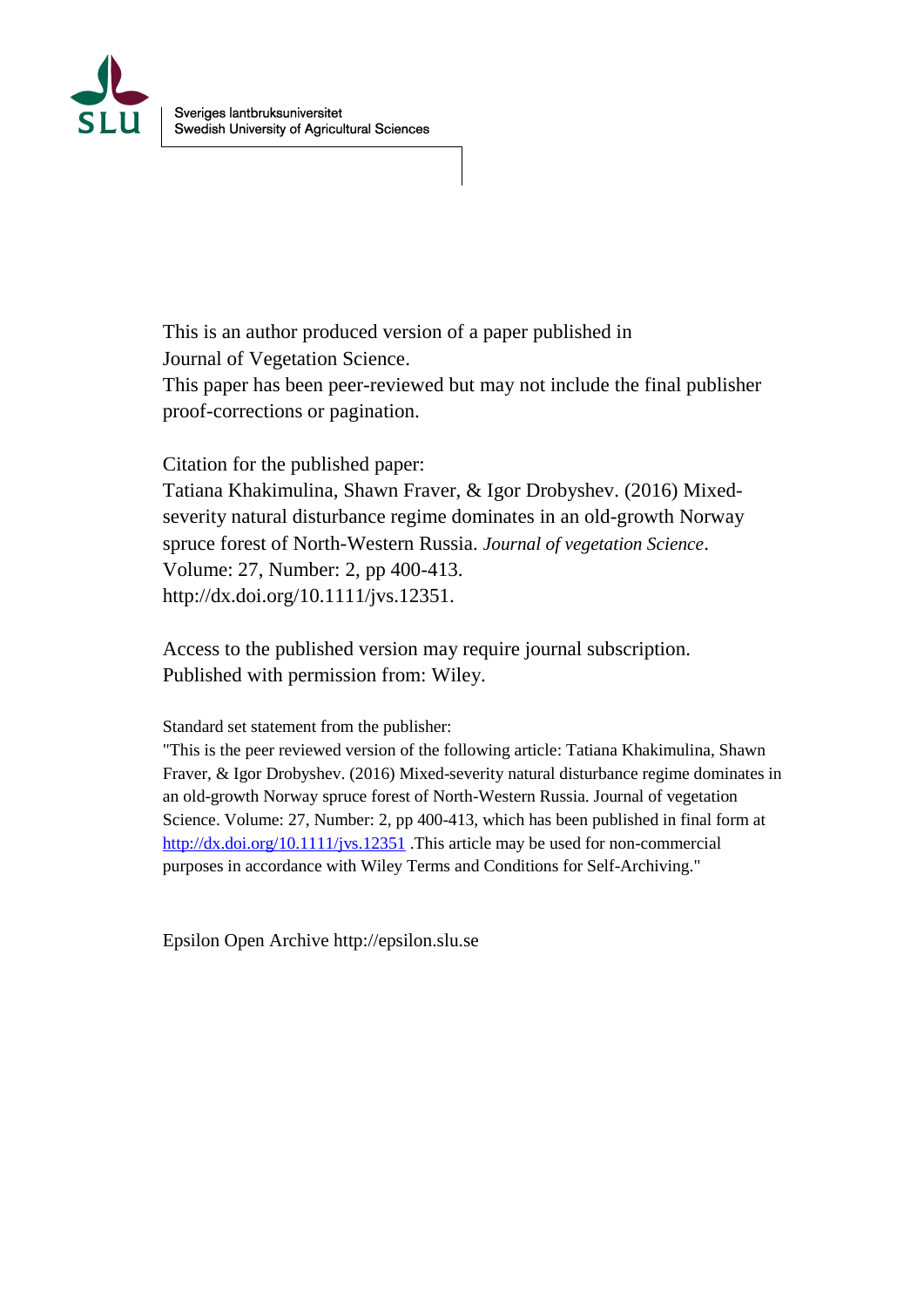| $\mathbf{1}$   | Mixed-severity natural disturbance regime dominates in an old-                                                    |
|----------------|-------------------------------------------------------------------------------------------------------------------|
| $\overline{2}$ | growth Norway spruce forest of North-Western Russia                                                               |
| 3              |                                                                                                                   |
| $\overline{4}$ | Tatiana Khakimulina <sup>1,2</sup> , Shawn Fraver <sup>3</sup> , and Igor Drobyshev <sup>1,4*</sup>               |
| 5              |                                                                                                                   |
| 6              | <sup>1</sup> Swedish University of Agricultural Sciences, Southern Swedish Forest Research Centre, P.O. Box 49,   |
| $\tau$         | SLU, Alnarp, 230 53 Sweden                                                                                        |
| 8              | <sup>2</sup> Greenpeace Russia, Leningradsky prosp. 26/1, 125040, Moscow, Russia                                  |
| 9              | <sup>3</sup> School of Forest Resources, 5755 Nutting Hall, University of Maine, Orono, ME 04469, US              |
| 10             | <sup>4</sup> Forest Research Institute, University of Quebec at Abitibi-Temiscamingue, 445 boul. de l'Université, |
| 11             | Rouyn-Noranda QC, Canada J9X 5E4                                                                                  |
| 12             |                                                                                                                   |
| 13             | * Igor Drobyshev is the corresponding author.                                                                     |
| 14             | Igor.Drobyshev@slu.se / Igor.Drobyshev@uqat.ca                                                                    |
| 15             |                                                                                                                   |
| 16             | Keywords: Boreal forest, canopy gaps, dendroecology, European spruce bark beetle, forest continuity,              |
| 17             | insect outbreaks, natural disturbances, Northern Europe.                                                          |
| 18             |                                                                                                                   |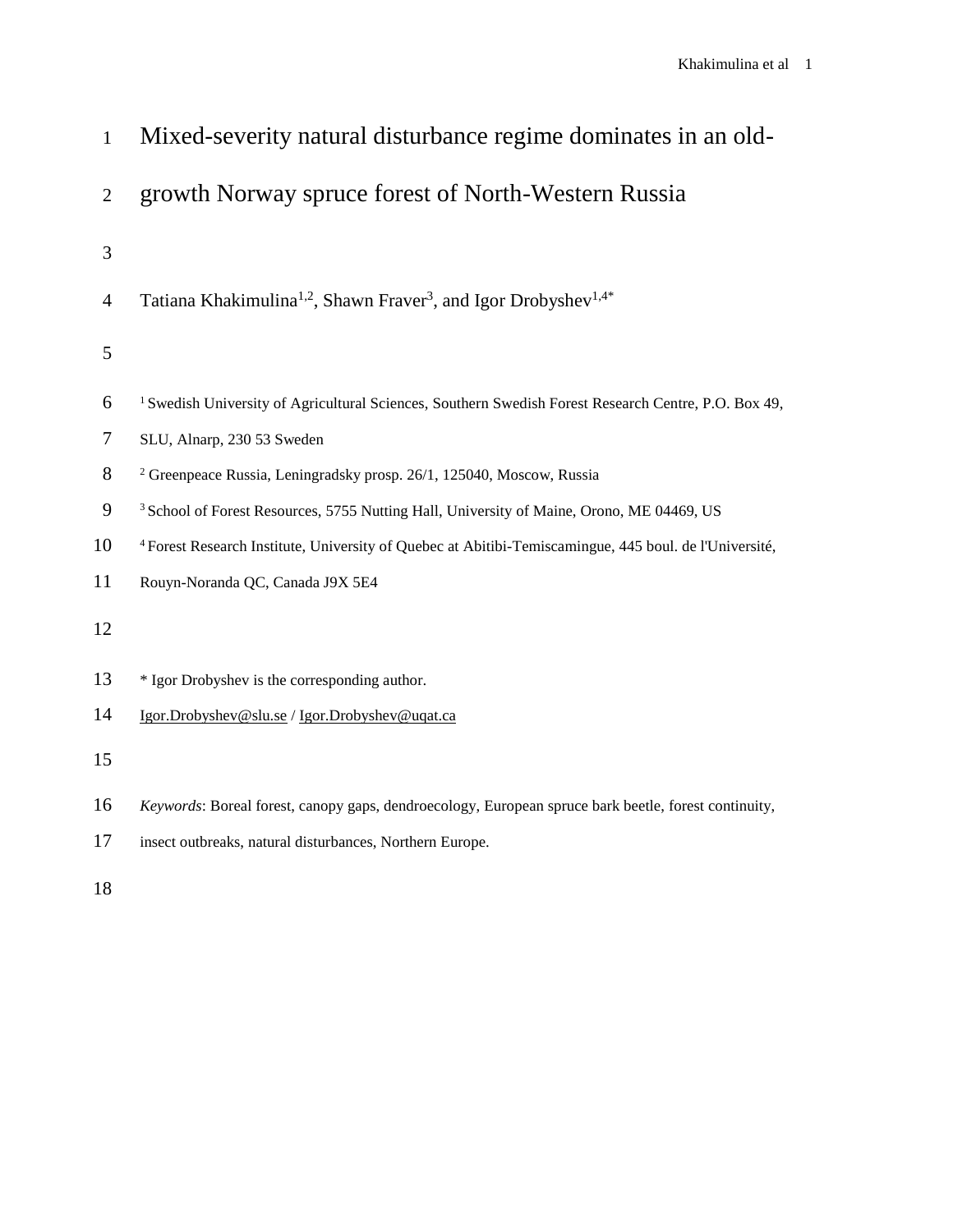Abstract

*Quesions.* What were the long-term disturbance rates (including variability) and agents in a pristine

Norway spruce (*Picea abies* (L.) Karst.) - dominated forests? Have soil moisture conditions influenced

22 disturbance rates across this boreal spruce-dominated forest? Were the temporal recruitment patterns of

canopy dominants associated with past disturbance periods?

 *Location.* Interfluvial region of the Northern Dvina and Pinega rivers, Arkhangelsk region, north-western Russia.

*Methods.* We linked dendrochronological data with tree spatial data (n trees = 1659) to reconstruct the

temporal and spatial patterns of canopy gaps in a 1.8 ha area from 1831-2008 and to develop a growth-

release chronology from 1775-2008.

*Results.* No evidence of stand-replacing disturbances was found within selected forest stands over the

studied period. Forest dynamics were driven by small- to moderate-scale canopy disturbances, which

maintained a multi-cohort age structure. Disturbance peaks were observed in 1820s, 1920s, 1970s, and

2000s, with decadal rates reaching 32% of the stand area disturbed.

*Conclusions*. The overall mean decadal rate was 8.3% canopy area disturbed, which suggests a canopy

turnover time of 122 years with a 95% confidence envelop of 91 to 186 years. Bark beetle outbreaks

(possibly exacerbated by droughts) and wind storms emerged as the principal disturbance agents.

Recruitment of both Norway spruce and downy birch was associated with periods of increased canopy

disturbance. Moisture conditions (moist vs. mesic stands) were not significantly related to long-term

disturbance rates. The studied spruce-dominated boreal forests of this region apparently exhibited long-

term forest continuity under this mixed-severity disturbance regime. These disturbances caused

considerable structural alterations to forest canopies, but apparently did not result in a pronounced

successional shifts in tree species composition, rather occasional minor enrichments of birch in these

heavily spruce-dominated stands.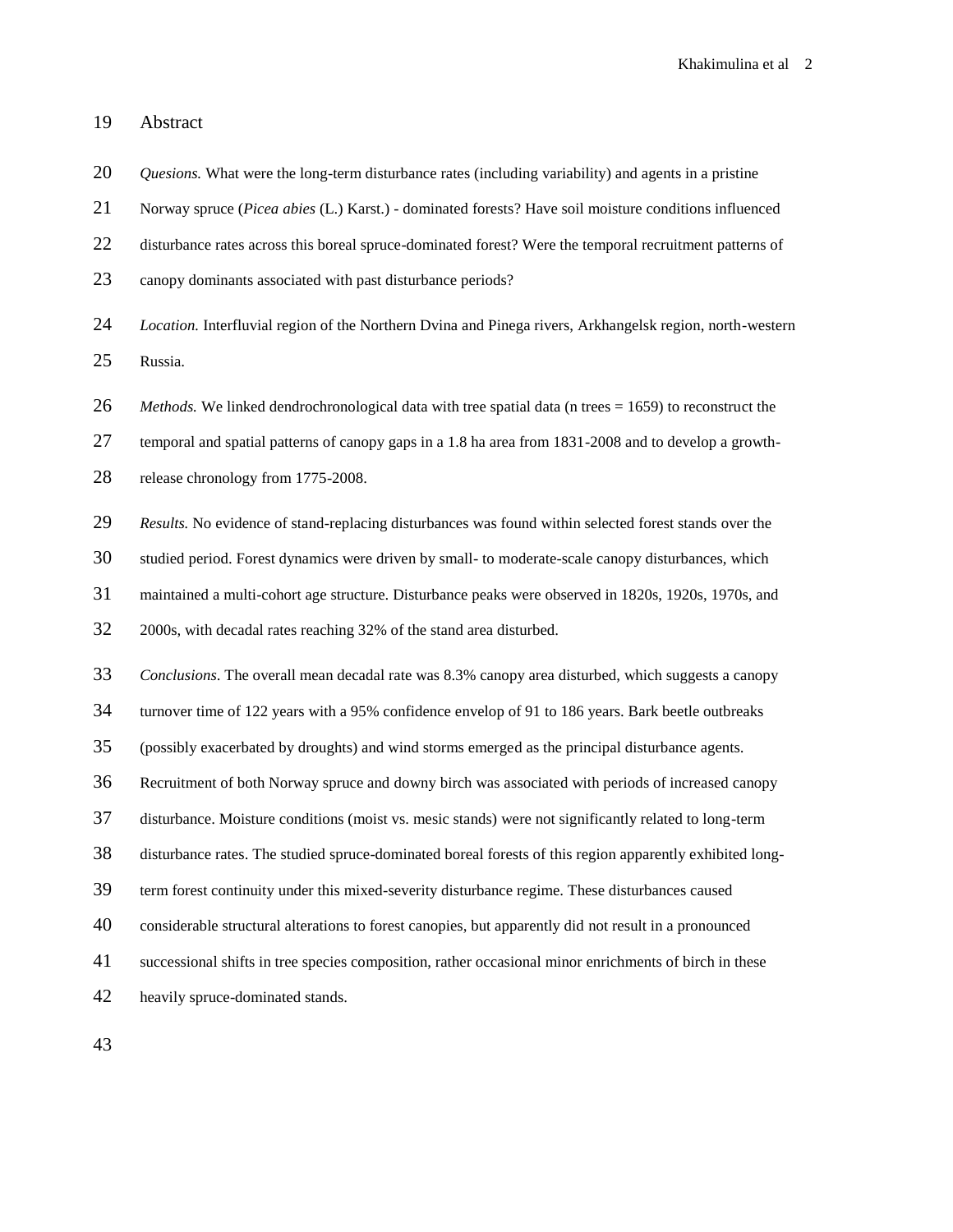# Introduction

| 45 | Canopy disturbance is a major factor driving natural forest dynamics (Runkle 1985; Gromtsev 2002). The                  |
|----|-------------------------------------------------------------------------------------------------------------------------|
| 46 | disturbance regime, which represents a set of disturbance characteristics such as type, frequency and                   |
| 47 | severity of disturbance, directly affects species regeneration, biomass accumulation rates, and mortality               |
| 48 | patterns (Pickett et al. 1985; Runkle 1985; Fraver & White 2005a; Nagel & Diaci 2006). Understanding                    |
| 49 | disturbance regimes advances our knowledge of natural processes in forest ecosystems and supports                       |
| 50 | development of sustainable forest management practices aimed to maintain species and habitat diversity                  |
| 51 | (Bergeron & Harvey 1997; Kuuluvainen 2002). Specifically, quantifying the frequency, severity, and                      |
| 52 | spatial characteristics of natural disturbances is critical to the development of 'ecologically-based' forest           |
| 53 | management prescriptions. For example, natural disturbance characteristics have been used to determine                  |
| 54 | harvest patch sizes and cutting cycles (Seymour et al. 2002), design variable density thinning prescriptions            |
| 55 | (Carey 2003), devise prescribed burning regimes (Peterson and Reich 2001), and set targets for old-growth               |
| 56 | restoration efforts (Bergeron & Harvey 1997; Kuuluvainen 2002, Franklin et al. 2007).                                   |
| 57 | Small-scale disturbance events ( $< 100$ m <sup>2</sup> ), resulting from mortality of one or several canopy trees, are |
| 58 | thought to prevail in dark coniferous forest of Northern Europe (Hytteborn et al. 1987; Hofgaard 1993;                  |
| 59 | Drobyshev 1999), which in European Russia are typically dominated by Picea abies and P. obovata                         |
| 60 | (Gromtsev, 2002). The main natural disturbance agents in such ecosystem are windthrow (Liu & Hytteborn                  |
| 61 | 1991; Drobyshev 1999; Drobyshev 2001) and insect outbreaks (Schroeder 2007; Aakala et al. 2011). Forest                 |
| 62 | susceptibility to these agents is related to climatic variability, e.g. periods with extreme precipitation              |
| 63 | (Abrazko 1988) or summer droughts (Aakala & Kuuluvainen 2011). Although fires may occur in dark                         |
| 64 | coniferous forests of this region, the return intervals appear to be quite long, possibly exceeding 1000 years          |
| 65 | (Segerström et al. 1994; Wallenius 2002).                                                                               |
| 66 | The vast majority of the Northern European boreal forest has been actively exploited in the past, and                   |
| 67 | natural dynamics are increasingly being replaced by the dynamics initiated by timber harvesting                         |
| 68 | (Kuuluvainen 2002; Achard et al. 2006), which has been commonly conducted through clearcuts of various                  |

- 69 sizes at least since the beginning of  $20<sup>th</sup>$  century (Burnett et al. 2003). There are concerns that both the
- spatial scale and intensity of these harvests may be outside the historic range of variability of the natural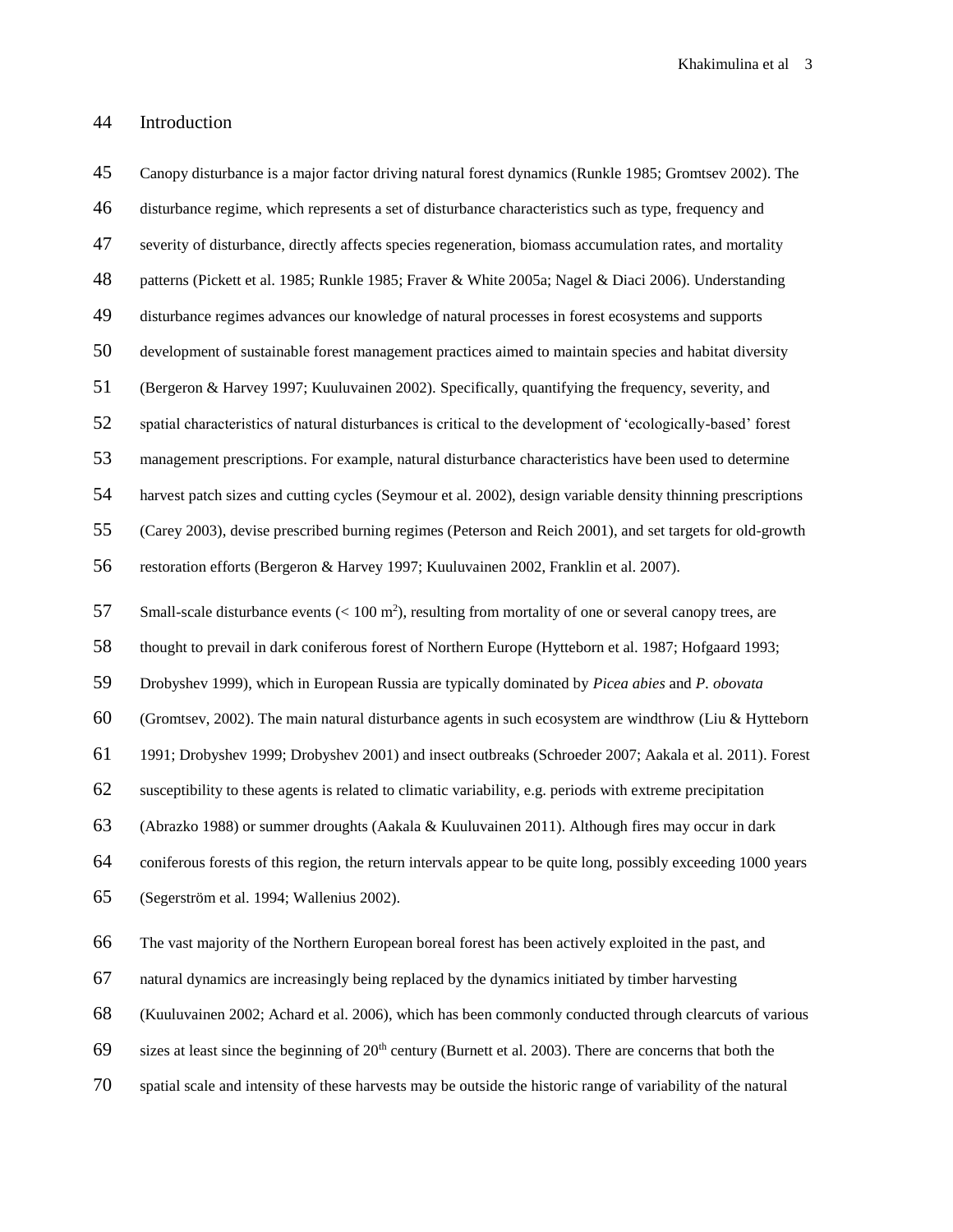disturbance regime, which may lead to declines in biodiversity, ecosystem function, and structural

complexity (Kuuluvainen 2002). A long history of forest exploitation in the Northern European boreal

forest has left few sizeable areas of forests driven by natural dynamics. Presently, only few large areas of

intact dark coniferous forests outside mountainous regions exist in Northern Europe, the majority of them

being located on the flat and poorly drained interfluves of the Russian North-West (Yaroshenko et al. 2002;

Potapov et al. 2008).

 The Arkhangelsk region of North-West Russia, particularly the interfluves between Northern Dvina and Pinega rivers (Fig. 1), provides an ideal location to explore the historic range of variability in natural forest disturbance. The central part of this area represents one of the few examples of unfragmented and largely unmanaged forest landscapes (or *Intact Forest Landscapes*, Anonymous 2014) within the northern and middle boreal region (Aksenov et al. 2002), also known as Dvinsky forest (Anonymous 2014). It supports unbroken reaches of old-growth and multi-cohort Norway spruce (*Picea abies* (L.) Karst.) -dominated forests, with areas of continuous forest tracks reaching several thousand hectares. Previous reports indicate high value of these forests as reference ecosystems for biological conservation (Yaroshenko et al. 2002; Zhuravlyova et al. 2007).

 The primary goals of this study were to characterize the historical variability in canopy disturbance of 87 pristine spruce-dominated forests. Three particular focus points of the study were long-term dynamics of 88 canopy disturbance rates, regeneration patterns of canopy dominants, and the effect of local site conditions on disturbance rates. Understanding these aspects of ecosystem dynamics is of critical importance for 90 developing sustainable management strategies of both commercial and protected forests (Bergeron  $\&$  Harvey 1997; Kuuluvainen et al. 2014). Despite a large volume of research on these topics (Kuuluvainen et al. 2014 and references within), there is still a need for long-term and quantitative estimates of the ecosystem processes. Understanding the within-stand (101-2 ha) spatial patterns created by natural disturbances and vegetation response to them is one such knowledge gap that the current study attempted to fill. Spatially-explicit studies of canopy disturbances at this scale are uncommon (Drobyshev & Nihlgård 2000; Fraver & White 2005a), yet many management actions (e.g. thinning and final fellings) are carried out at this very scale. We therefore included detailed tree spatial data in our study to elucidate the potential fine-scale patterns of canopy dynamics. Finally, we were also interested in understanding the role of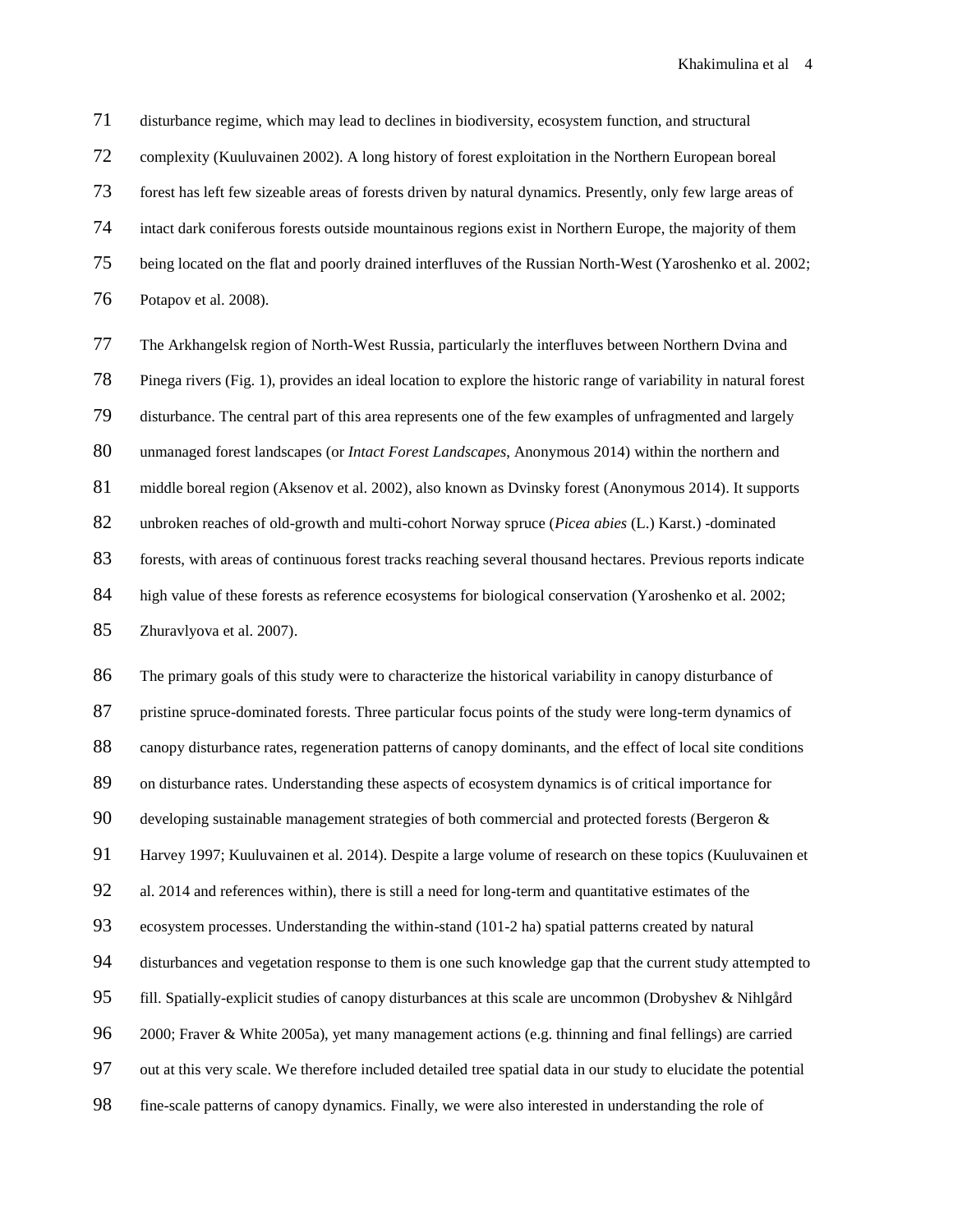variability of site conditions and associated changes in vegetation cover within single tracks of forests in 100 affecting long-term disturbance rates. The importance of such variability has been postulated in many Russian studies (Sukachev & Zonn 1961; Jurkevich et al. 1971; Rysin & Saveljeva 2002), though spatially- explicit data to support this assumption are largely missing. In this study we capitalized on the combination of dendrochronological and modern spatial data, realizing that tree-ring records provide quantitative and long-term (often multi-century) records of forest dynamics (e.g. Fraver and White 2005a, Aakala et al. 2011). We put forward three research questions: (1) What were the long-term disturbance rates (including variability) and agents?, (2) Were the temporal recruitment patterns of canopy dominants associated with past disturbance episodes?, and (3) Have soil moisture conditions influenced disturbance rates across this boreal spruce-dominated forest?

### Material and methods

*Study area*

 The study was conducted in an old-growth spruce-dominated forest located in the interfluve between the Northern Dvina and Pinega rivers in the Arkhangelsk region, North-Western Russia (N 63º 15´, E 43º 49´, Fig 1). The area pertains to the transitional vegetation zone between middle and northern European taiga. Regional climate is influenced by proximity to the White Sea. Throughout the 1900s, the mean annual temperature was 0.9 ºC and mean annual precipitation was roughly 600 mm, with its minimum in March- April and maximum in July (Stolpovski 2013). The coldest month is January, with the mean temperature of -14.1ºC, and the warmest month is July, with a mean of 16.1ºC. A major portion of the watershed is rather flat with elevations up to 267 m a.s.l. The dominant soils are poorly drained loams and sandy loams of low fertility (Zagidullina 2009). The large unfragmented forest area between the two rivers is designated as one of Russia's last Intact

Forest Landscapes (Yaroshenko et al. 2002), that is, a forest landscape without signs of significant human

activity in the past, and large enough "to maintain its natural biodiversity" (Aksenov et al. 2002). Over

124 recent decades (late 1990s and 2000s) the area of intact forests has been rapidly shrinking due to extensive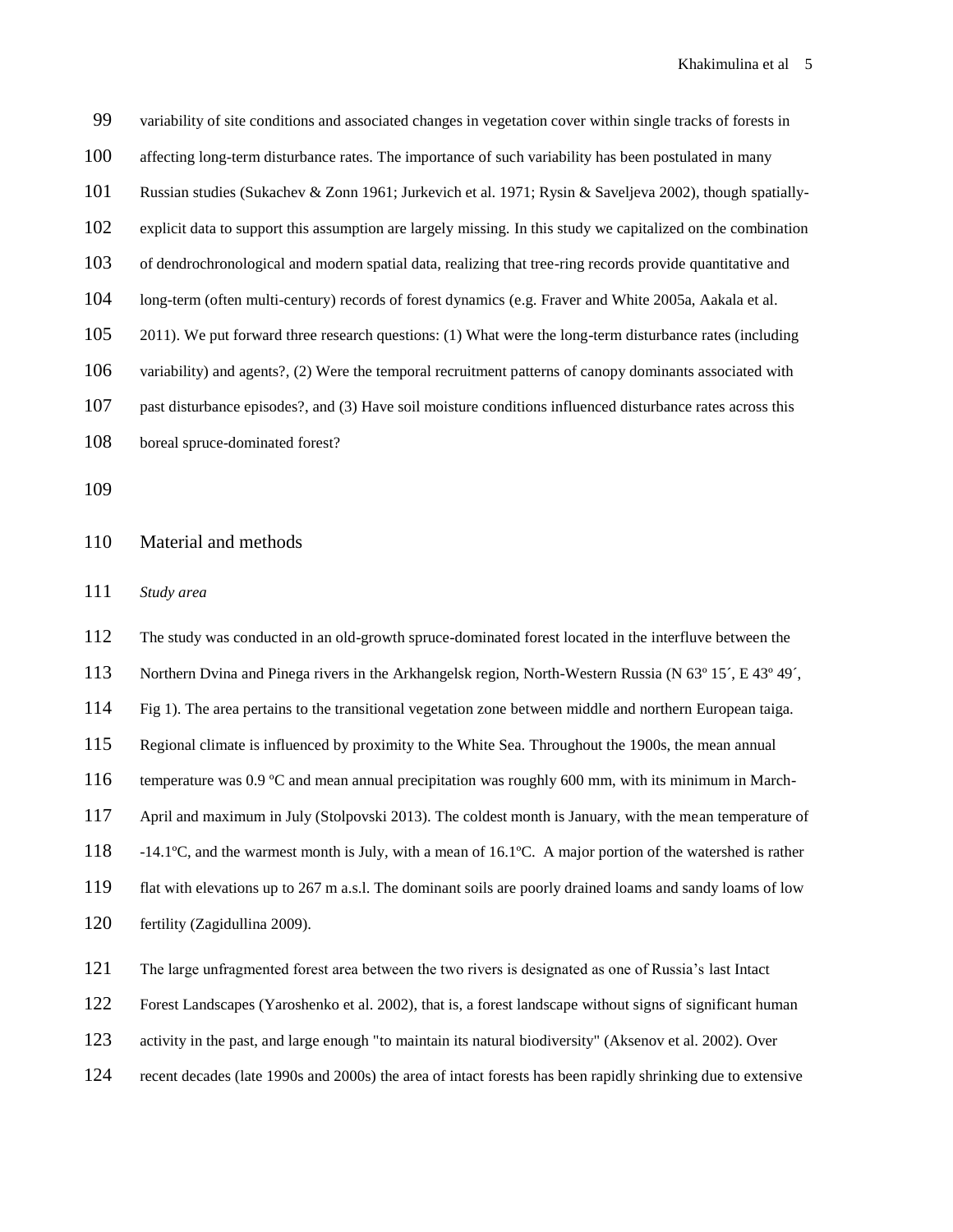Khakimulina et al 6

timber harvesting (Yaroshenko et al. 2002). Yet, the total area of roughly 1 million ha makes the studied

- landscape the largest of such forests in the European middle taiga. The data collected in this study,
- originating from the central part of the area undisturbed by humans, should therefore be considered as
- representing natural dynamics of spruce-dominated forests in this part of the European boreal zone.
- The majority of pristine old-growth forests stands in this landscape were dominated by Norway spruce
- (about 82.3% of the total area). Stands of Scots pine (*Pinus sylvestris* L.) and downy birch (*Betula*
- *pubescens* Ehrh.) contributed, with 10.1% and 7.6% of the area, respectively (Zhuravlyova et al. 2007).
- Ground vegetation in spruce stands examined in the study was dominated by *Vaccinium myrtillus* L.,
- *Dryopteris* spp., and *Gymnocarpium dryopteris* (L.) Newman. *Sphagnum girgensohnii* Russow and
- *Polytrichum commune* Hedw. were two major moss species, while *Hylocomium splendens* (Hedw.) W.P.
- Schimp, *Pleurozium shreberi* Mitten and *Dicranum* spp*.* were common on elevated and drier micro-sites
- (i.e. decomposed logs). The understory layer was represented by sparse patches of *Sorbus aucuparia* L.,
- which were common in canopy gaps.
- Wind and insect disturbances have been reported earlier in the forest of the studied area. A windstorm
- occurred in the winter of 2001 and resulted in breakage of canopy trees (Ogibin & Demidova 2009). A
- wave of tree mortality, induced by European spruce bark beetle (*Ips typographus* L.) has been recorded in
- the area since 1999 (Nevolin et al. 2005; Ogibin & Demidova 2009; Aakala & Kuuluvainen 2011). An
- 142 earlier outbreak of *I. typographus* occurred in the study area at the turn of the 20<sup>th</sup> century (Kuznetsov
- 1912).
- *Site selection and sampling design*
- To preliminarily locate the study area we used false color images from Landsat 5 TM and Landsat 7 ETM+
- datasets with spatial resolution of 28.5 m and band combination 5-4-3 covering 1990 to 2006, and the map
- of Intact Forest Landscapes (Zhuravlyova et al. 2007). In the field we searched for homogenous tracks of
- 148 forest that met the following requirements: (a) located at least 120 m from the nearest forest road to avoid
- edge effects, (b) not disturbed by any harvesting operations, as evidenced by cut stumps, and (c)
- represented regionally common moist spruce-dominated forests). We established two belt transects (450 m
- 151  $\times$  20 m), each composed of a continuous array of 20 m  $\times$  20 m sample plots (with one terminal plot 20 m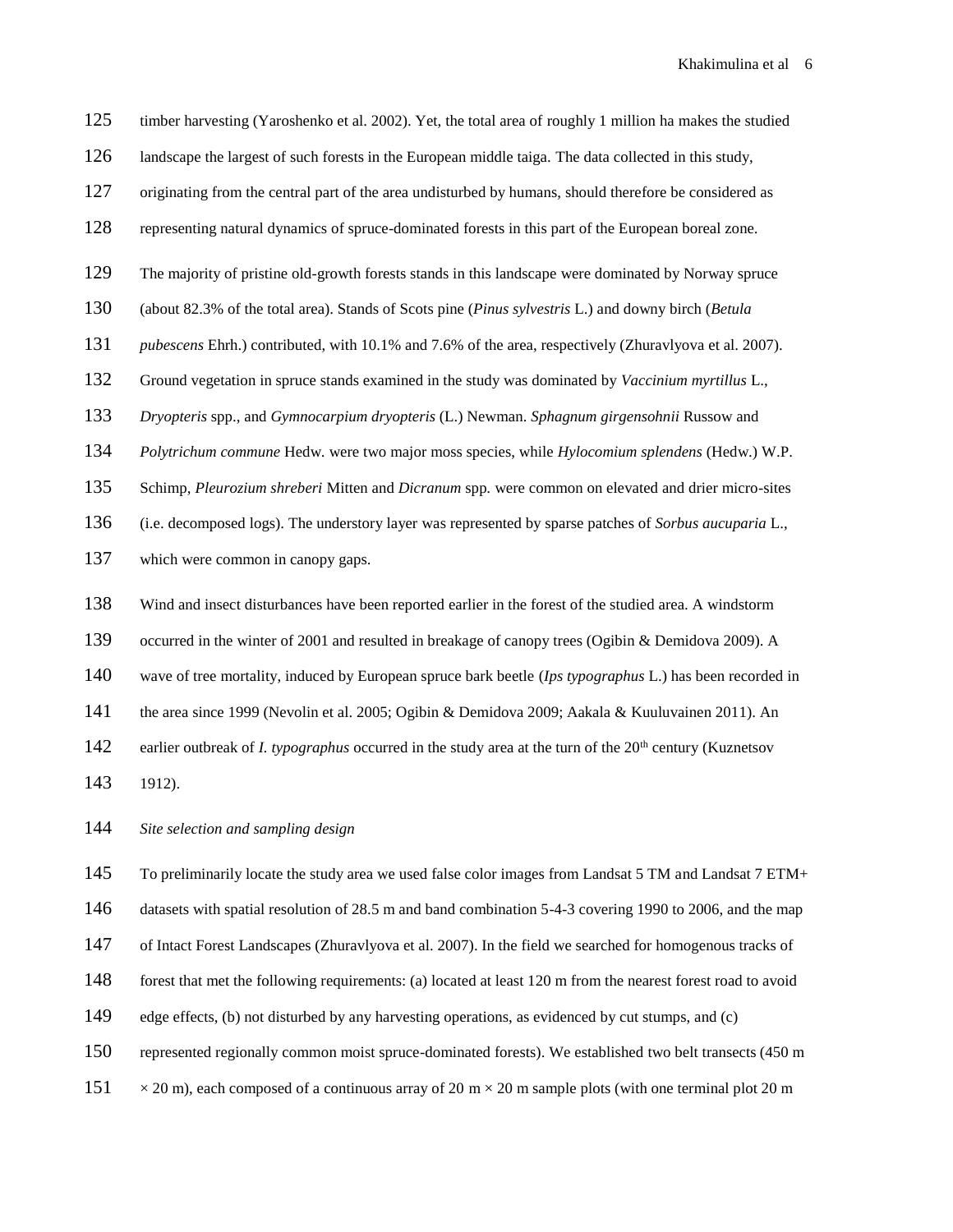- $152 \times 10$  m), with the total sampling area of 1.8 ha. Transects were placed within the dominant topographical
- elements, that is, upper parts of the flat slopes gently rolling towards small forest streams, at elevations of
- 180-210 m a.s.l. Transects were oriented south-north, perpendicular to the dominant westerly wind
- direction. Field sampling took place in June and July 2009.
- Within each transect we mapped (with accuracy of 0.1 m) all living trees and deadwood above 6 cm
- diameter at breast height (DBH, n = 2126) and recorded species identity, life status (alive or dead), DBH,
- canopy position class (dominant, co-dominant, intermediate, and overtopped), and type of deadwood.
- Deadwood types included snag (standing dead trees), uprooted tree or stump (a vertical stem shorter than
- 160 1.3 m). Deadwood was classified into five decay classes, with class I being least decayed and class V being
- most decayed (Shorohova & Shorohov 2001).
- 162 Increment cores were extracted from all living and recently dead trees (DBH  $\geq$  6 cm) within transects, at
- the height of 40 cm above ground level (n = 1678, or 79% of all inventoried trees). Among the sampled
- trees, Norway spruce represented 90.9 % (n = 1525), downy birch 8.0% (n = 134), and rowan (*Sorbus*

*aucuparia*) 1.1% (n = 19). Dead spruces represented 20.7% of all spruce trees sampled.

- We measured tree heights on three spruces and one birch within each of the three dominant DBH classes
- (total n for spruce = 9). The same measurements were done for one birch tree within each of the three
- 168 dominant birch DBH classes  $(n = 3)$ .
- We measured tree crown diameter in two perpendicular directions on trees representing the dominant DBH
- 170 classes within transects ( $n = 9$  for spruce and  $n = 3$  for birch). We also recorded current total area of canopy
- 171 gaps in each transect by mapping areas under the open sky that exceeded 15  $m<sup>2</sup>$ . This threshold was
- 172 subjectively selected to avoid naturally occurring tree interstices smaller than a typical spruce canopy area.
- *Data processing*
- Cores were mounted on wooden planks, sanded with up to 400-grit sanding paper, and cross-dated using
- pointer years (Stokes & Smiley 1968). Samples were scanned with 2400 or 3200 ppi resolution, depending
- on sample length and ring visibility, and measured onscreen using *CooRecorder* 7.2 and *CDendro* 7.2
- software (Cybis AB, [http://www.cybis.se/\)](http://www.cybis.se/). This method also yielded total ring counts at the coring height
- of 40 cm. For cores that did not directly hit the pith, the number of rings to pith was estimated using a pith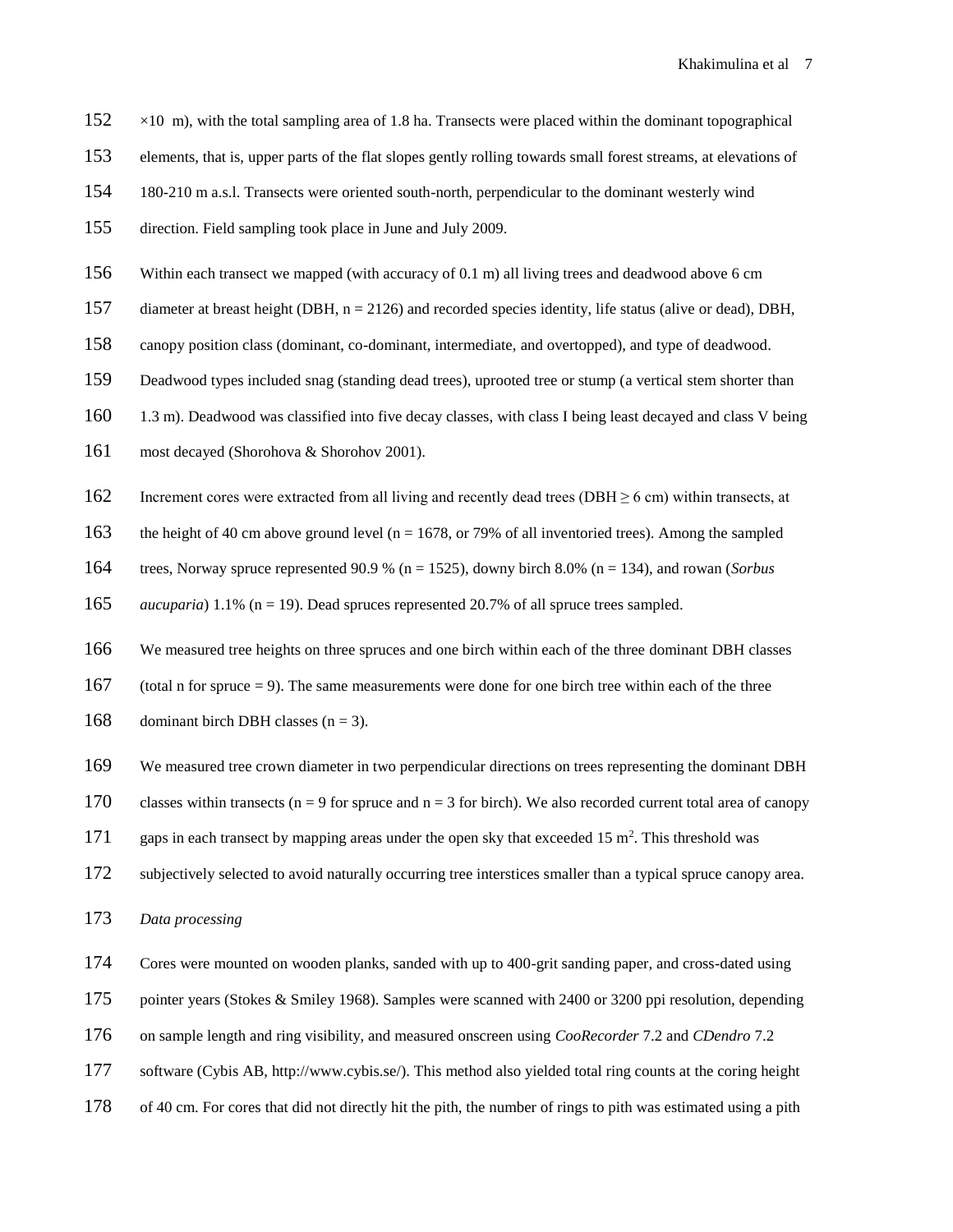locator (Applequist 1958). For age structure analyses we used only samples where pith was estimated to be within 25 years away from the earliest ring of the sample. All spruce trees were successfully cross-dated and used for subsequent analyses. For birch we counted rings to estimate age at 40 cm above the forest 182 floor but were able to use only 32% of the birches ( $n = 60$ ) in subsequent analyses. The remaining birch samples had extensive internal rot, and could not be used to define birch recruitment years with confidence. We do not consider a low number of birch trees used for analyses as a limitation since it unlikely produced a bias in estimation of birch regeneration waves. Calculation of stand volumes was based on DBH and tree height data, using forest inventory tables for the Arkhangelsk region (Anonymous 1952; Moiseev et al. 1987).

 The first two deadwood decay classes were characterized by the presence of bark to various extents and low amount (5 to 10%) of sapwood rot (Shorohova & Shorohov 2001). Deadwood classified in these two classes and bearing the damage marks of European bark beetle was considered to represent insect-induced mortality from the most recent outbreak. We therefore assumed that these trees were alive prior to the 1999-2009 insect outbreak, which allowed us to reconstruct canopy composition prior to the outbreak. In total we inventoried 316 dead spruce trees, associated with the recent mortality episode, out of which  $34.5\%$  (n = 109) were not cored due to partially decomposed wood.

*Growth release detection*

 Using all properly dated ring-width chronologies, we inspected past radial growth patterns for growth releases (rapid increases in growth following a period of suppression) as evidence of past canopy disturbance. For the release-detection analyses, we worked exclusively with understory trees (*overtopped* and *intermediate* canopy classes) or current dominant trees (*co-dominant* and *dominant* classes) during the period they had resided in the understory. Understory trees typically show an increase in growth under the improved light conditions that follow a canopy disturbance (Lorimer & Frelich 1989) and are thus a better proxy for past canopy disturbances in closed-canopy forests, as compared to the dominant trees. To retrospectively estimate the understory period of current canopy dominants, we used the relationship between DBH and canopy class to estimate typical DBH of a tree reaching *co-dominant* class, following 205 the methods of Lorimer and Frelich (1989). In particular, we used relationship between DBH and canopy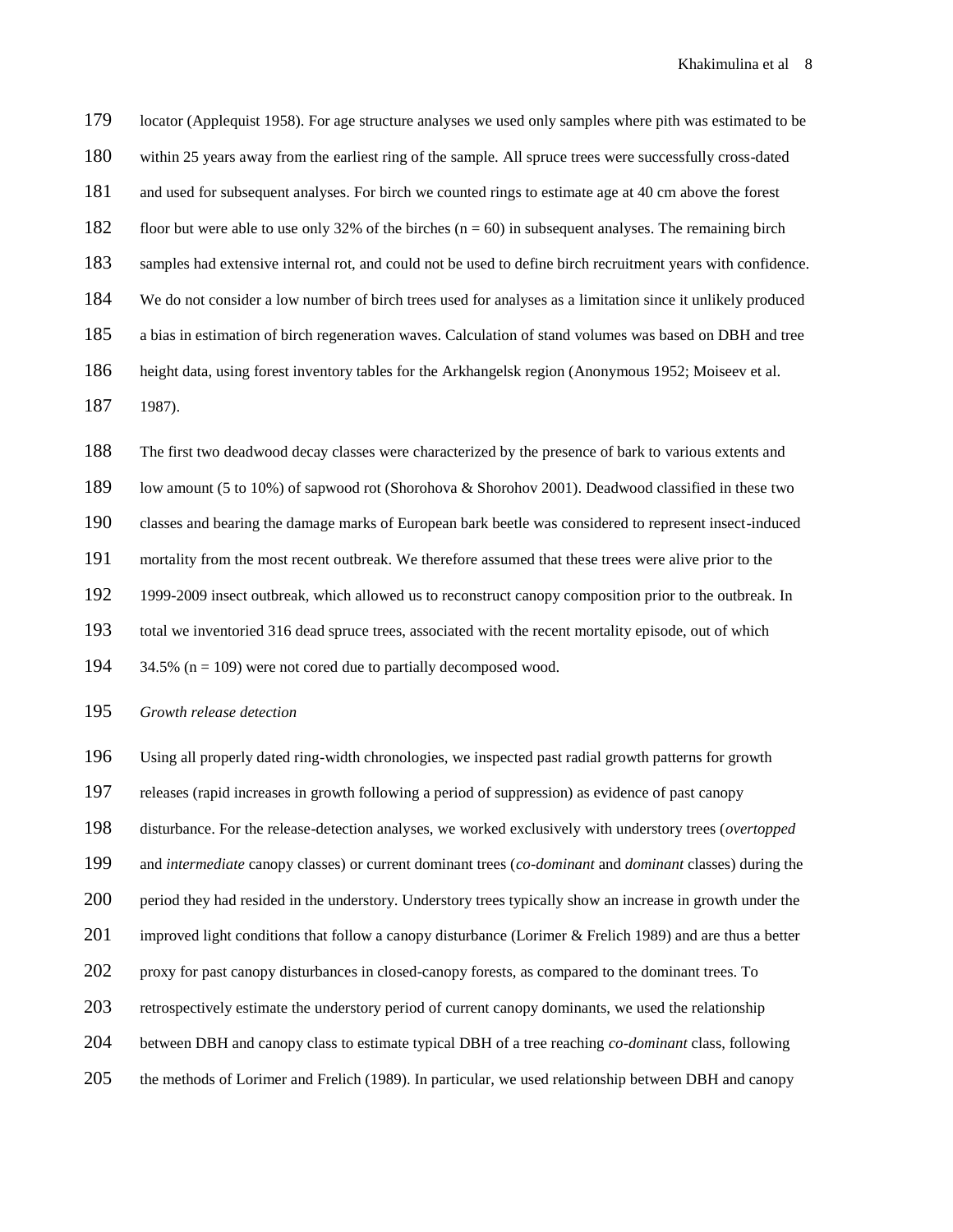Khakimulina et al 9

206 class, recorded in the field, to reconstruct the period during which the tree had the DBH characteristic of the 207 current understory trees. Thus, we calculated the DBH corresponding to 90% probability of a tree residing 208 in the canopy and then selected that portion of the tree-ring series corresponding to the previous understory period. The DBH at which a tree reached *co-dominant* canopy class and therefore entered the canopy, was estimated to be 17.3 cm.

 To detect growth releases in ring-width chronologies we used the absolute-increase method (Fraver & White 2005b) with a 10-year running mean window. The absolute-increase threshold, derived from these 213 data, was set at 0.50 mm following the methods outlined in (Fraver & White 2005b). Additional evidence of past canopy disturbance can be derived from the rapid initial growth, as this indicates recruitment under open-canopy conditions (Lorimer & Frelich 1989). To identify such 'gap-recruitment' events, we used a minimal annual growth rate of 1.5 mm over the first decade, when followed by a declining, parabolic or flat growth pattern (Frelich 2002), as evidence of former canopy disturbance. While applying growth-release and gap-recruitment methods, we visually inspected all samples to avoid "false releases" due to the presence of compression wood. Evidence of disturbance (both releases and gap-recruitments) was expressed as a percent of total trees alive in a given decade that showed one of these responses. We extended these chronologies, one for each transect, back in time until the number of trees dropped below 40.

## *Spatial reconstruction of canopy disturbance*

 To reconstruct the location and size of past canopy disturbances, we used growth-release data from spruce trees, and gap-recruitment dates from spruce and birch, as well as the *X* and *Y* coordinates of these trees on 226 the transects. From these data, for each decade we compiled a map of trees that were classified as being within canopy gaps or under the closed canopies. Kriging methods *(Prediction map* method in *Universal kriging* in ESRI ArcGIS, ESRI 2009) were subsequently used to spatially interpolate and delineate areas existing as gaps or closed canopies. During this procedure we filtered out tree interstices by calculating trees' crown projections using a regression between tree DBH and crown projection area, obtained on the reference trees. We extended the spatial reconstruction back in time until the number of trees available for analyses dropped below 150, which corresponded to 1830s and 1840s for the first and the second transects,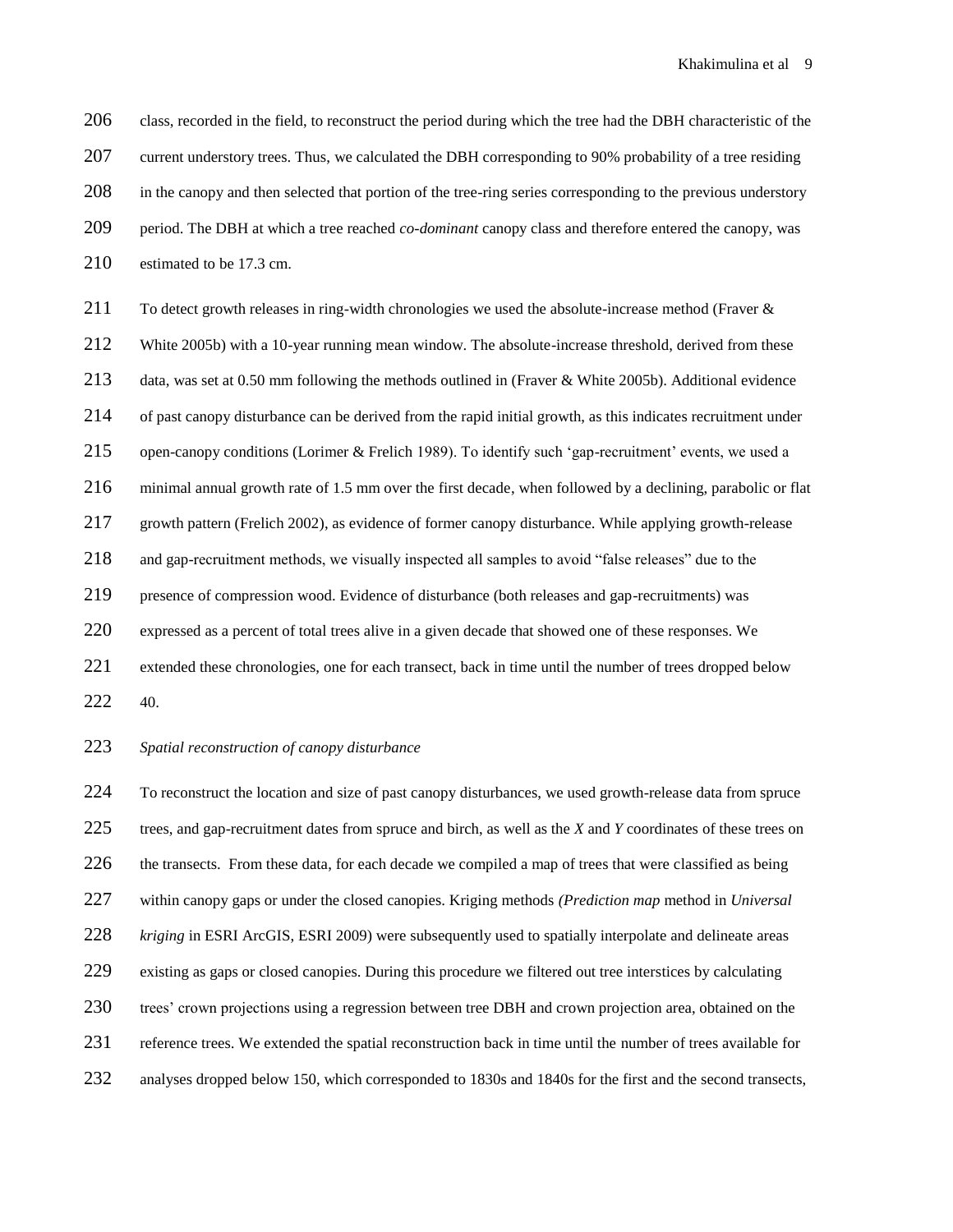respectively. A more stringent threshold employed for this spatial reconstruction, as compared to growth-

- release chronology (see previous sub-section), resulted in a shorter disturbance chronology. However, we
- considered it justified by the spatial nature of the analysis, i.e. higher data requirement for the kriging
- process, as compared to the construction of growth-release chronology.
- To verify preliminary results of the spatial reconstructions, we ground-truthed the output of spatial analysis
- 238 for the 2001-2008 period. Both estimates of gap area were scaled to 11 of 20 m  $\times$  40 m plots in each
- transect, providing means to assess the utility in converting growth-release data (point-type data) into
- spatial estimates of area under gaps. Given the success of this approach (Supplementary Information Fig.
- 241 S2), we subsequently considered these canopy-area estimates (not simply proportion of trees exhibiting
- 242 growth release) as proxies for stand-wide disturbance rates. This approach to quantifying disturbance rates
- is a spatially-explicit outgrowth of the canopy-area-based approach introduced by Lorimer and Frelich
- (1989) and elaborated by Fraver and White (2005a).
- Finally, to evaluate variability in disturbance rates in relation to soil moisture regimes, we classified plots
- into one of three groups based on the cover of *Sphagnum* species, which represented the general site quality
- (Chertov, 1981): low soil moisture plots (<5% of S*phagnum*), moderate moisture plots (5 to 40%), and high
- moisture plots (>40%). We used repeated measures ANOVA, using decadal estimates of the areas under
- gaps as the dependent variable and three classes of soil moisture variability as the second independent
- variable (with time as the first independent variable).
- 

### Results

#### *Stand characteristics*

As of 2009 Norway spruce and downy birch were the only tree species present in the forest canopy of the

- examined stands (Table 1). Spruce contributed with 73% of the mean stand volume, 75% of the basal area,
- 256 and 93.6% of tree density. Average stand volume was 211 m<sup>3</sup> ha<sup>-1</sup>, the absolute basal area was 21.5 m<sup>2</sup> ha<sup>-1</sup>,
- 257 and average stem density was 781 trees ha<sup>-1</sup>. Stand characteristics varied somewhat between the two
- transects, the second transect exhibiting higher volume, basal area, and tree density. The mean stand DBH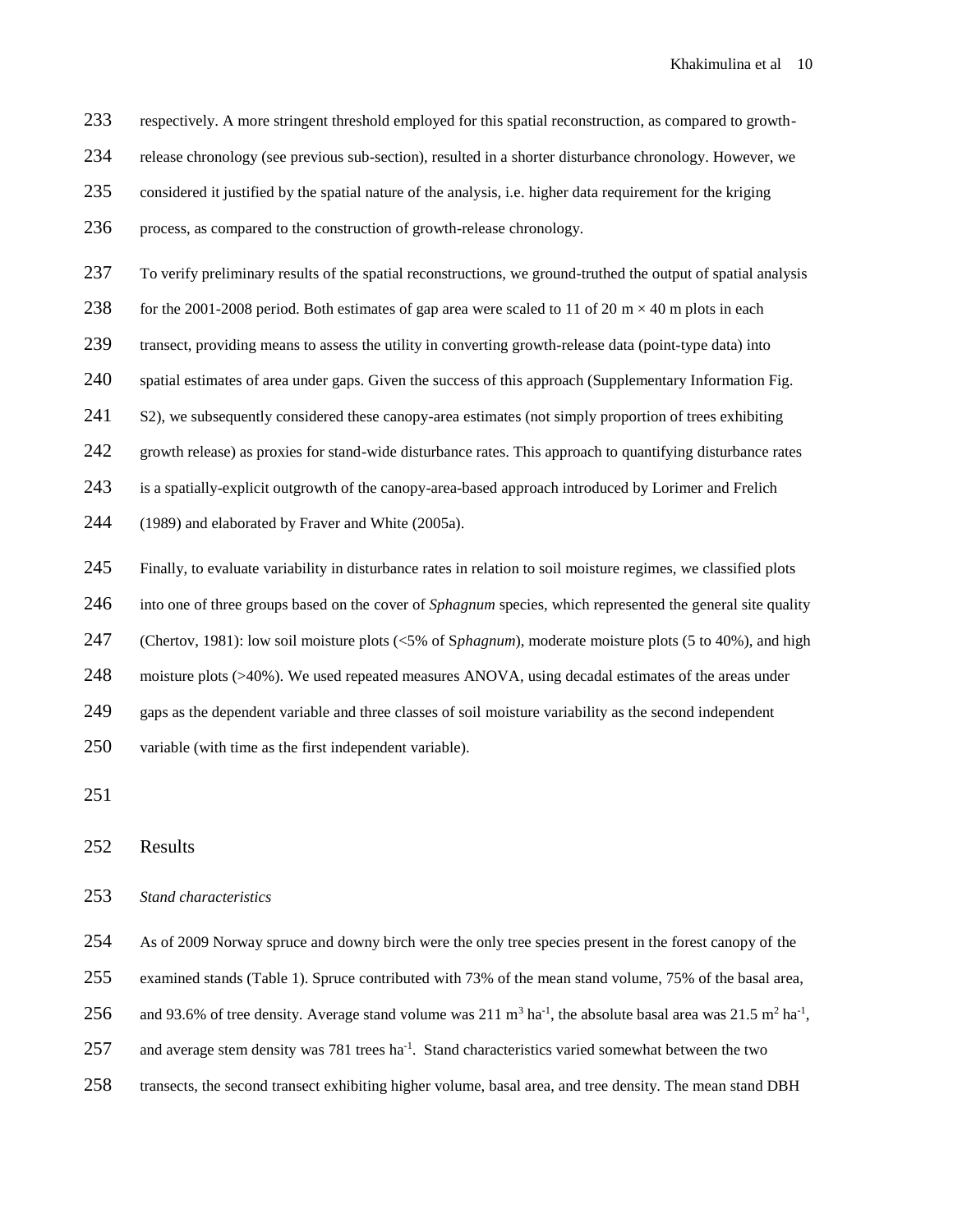was lower at the second transect, owing to higher number of suppressed trees under the canopy

(Supplementary Information Table S1).

*Age structure*

The oldest tree reached the sampling height of 40 cm in 1726 and the youngest tree in 1981 (Supplementary

Information Figs. 1 and 2). Generally, the mean age at 40 cm increased from understory to dominate

canopy position classes, but with large variability of ages observed within each class (Supplementary

265 Information Fig. 1). Age and DBH were moderately correlated ( $R^2 = 0.46$ ). Spruce trees in the dominant

and co-dominate canopy positions were between 60 and 270 years old at the sampled height. The largest

267 variability was found for trees of intermediate position with estimated ages ranging from 31 to 285 years.

268 Almost half (46 %,  $n = 612$ ) of the spruce trees in the dataset did not exceed 10 cm in DBH, and more than

269 half of these (57%,  $n = 347$ ) were older than 80 years.

270 Evaluation of tree ages on cores with missing pith might introduce a bias due to errors associated with

estimation of the rings-to-the-pith, which were missed during coring, especially while working with shade

tolerant trees (Barker 2003). Despite the fact that the age estimation for 24% of the spruce trees required

273 adding more that 10 years to the date of the oldest ring on the sample, it did not introduce a bias in resulting

274 age structure. The comparison of age structures obtained on (a) the complete dataset and (b) a reduced

275 dataset composed of trees where the pith was estimated to be missed by not more than ten years, showed no

statistically significant differences (Supplementary Information Fig. 3).

*Tree recruitment patterns*

Spruce recruitment age structure (including gap-recruited and non-gap-recruited trees) on both transects

indicated nearly continuous recruitment of trees since the 1700s, with recruitment peaks centered around

1850 and 1900s (Fig. 2A). The second transect had a larger number of younger spruce trees (30 to 110

years old) implying more intensive tree recruitment after 1900s. Birch age structure suggested an intensive

regeneration period from 1800s to 1860s, peaking around 1830s, and rather high birch recruitment at the

first transect around 1890s (Fig. 2B). In general, spruce and birch age structures were coherent with each

other, pointing to synchronized disturbance events.

*Canopy gaps*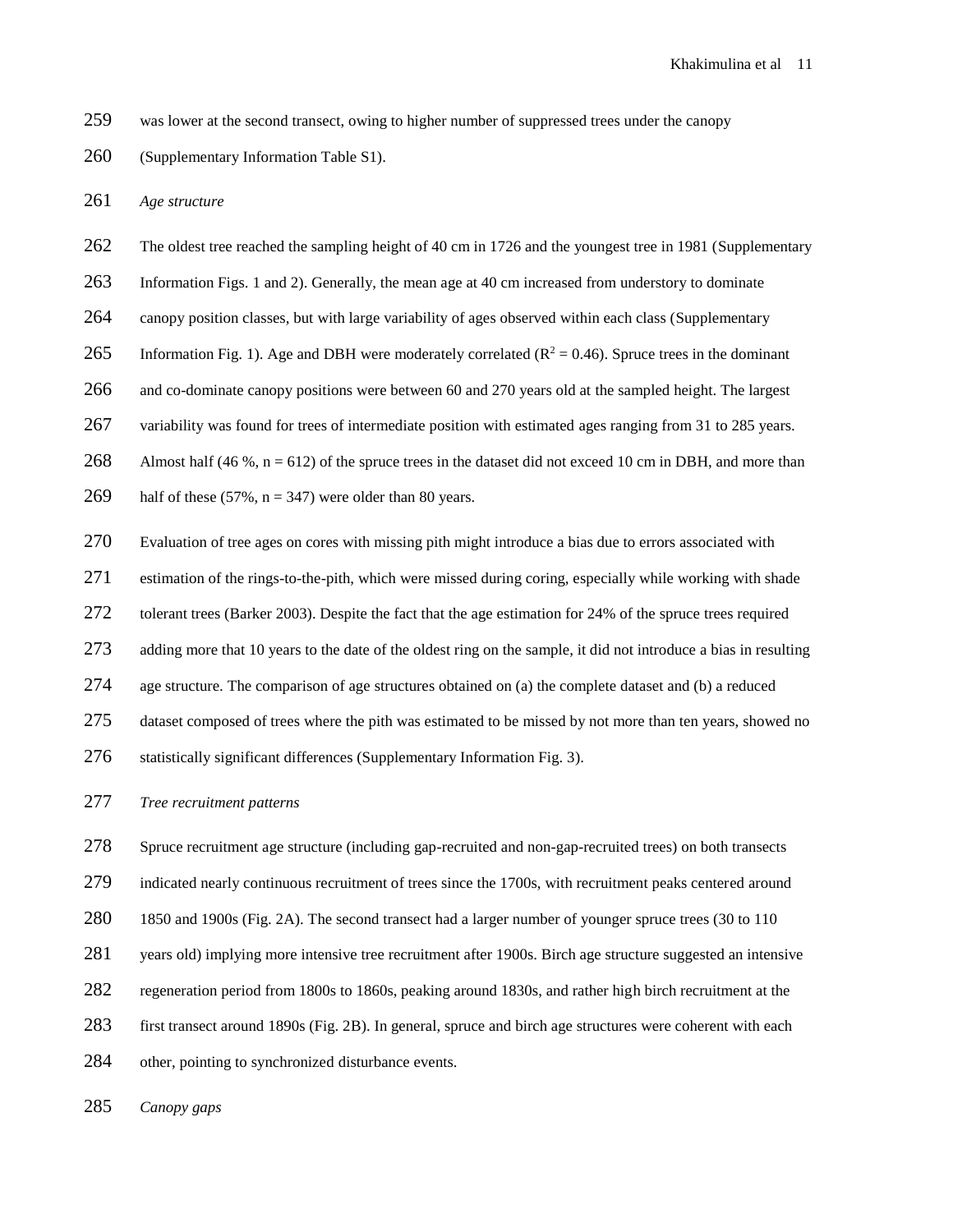286 The mean canopy gap size reconstructed over the 180 year period was 92 m<sup>2</sup>, with its maximum at 2047  $287 \text{ m}^2$ . The mean size of recent gaps delineated in 2009 was 166 m<sup>2</sup>, ranging from 15 to 963 m<sup>2</sup>. Together, 288 these recent gaps represented 40.5 % and 28.0 % of the total stand area on the first and the second transects, respectively. Due to reduction in data available for spatial reconstructions with time, our ability to detect small gaps deteriorated as we progressed further back in time, which likely resulted in their underrepresentation in the reconstruction. As a consequence, the historical gap size distribution likely included even more small gaps, creating an even greater difference between modern and historical disturbance rates.

 Roughly half of recent canopy gaps (51.5 % of the total) resulted from the synchronous death of five or more dominant and co-dominant canopy trees. Only 16 % of the recent canopy gaps were formed by the 296 death of single tree. This low percentage was apparently the result of extensive outbreak-related mortality and was likely higher in the past.

### *Reconstruction of canopy disturbance rates*

 A total of 554 growth release and 64 gap-recruitment events were identified. Most of the trees released (98%) required only one release to reach the canopy; 25 trees (2% of dated spruces) required two or more releases. Reconstructions of the location and size of past canopy gaps revealed the dynamic nature of the forest canopy, with peaks of disturbance and intervening periods of quiescence, as well as portions of the sites experiencing disturbance and portions relatively free from disturbance (Figs. 3C and 4). The overall mean decadal disturbance rate was 8.3% of the area. Our results identified decades with increased rates: 1840s, 1870-80s, 1920s, 1970s, and 2000s. Corresponding decadal disturbance rates, identified in spatial analyses, were 20.9, 11.9, 6.6, 11.5, and 32.2% of the area. Because we used the same dataset for spatial reconstructions and growth-release analysis, these peak decades mirrored those with peaks in releases and gap-recruitment events (Fig. 2C and 2D). A prolonged disturbance episode occurred on the second transect from 1950s to 1970s; cumulatively, 34% of the area was disturbed during these three decades. A decline in the number of trees available for spatial reconstruction might contribute to uncertainties in

estimating disturbance rates in the earlier period. An indication of systematic bias associated with

decreasing sample size would be an increase in the canopy gap size in the earlier period. However, the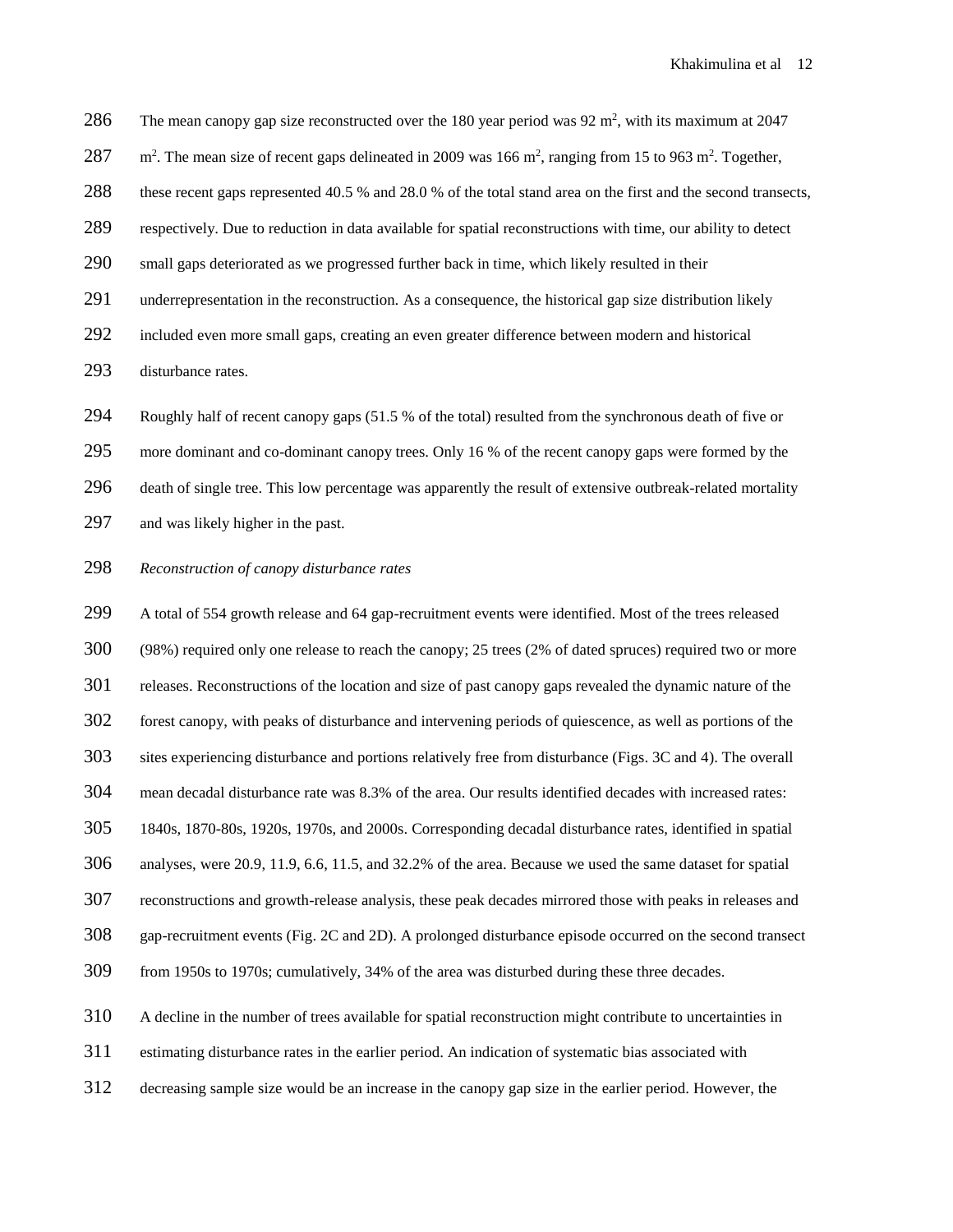reconstruction (Fig. 3) did not indicate such a pattern, suggesting that the chosen threshold of the minimum sample size (40 trees) was reasonable.

 Even though the spatial and temporal characteristics of disturbances differed somewhat between two transects, the mean decadal disturbance rates over 1830-2009 were very similar (8.24 % and 8.17% of area disturbed, at the first and the second transects, respectively). The mean decadal disturbance rates over that period corresponds to a canopy turnover time of 122 years, 95% confidence envelop being 91 to 184 years. Soil moisture did not significantly affect disturbance rates over 1861-2008 (Table 2), although disturbance

rates in moist stands appeared higher than in dryer stands during the middle of the 20th century (Fig. 4).

*Recent spruce mortality episode*

 The most recent (since 1999) mortality episode, mainly associated with an outbreak of European spruce 323 bark beetle, killed 42.3% of trees and reduced spruce stand volume by 113  $m<sup>3</sup>$  ha<sup>-1</sup> (Table 1). The spruce mortality occurred in all size classes; however, it was especially prevalent among dominant trees. The outermost rings on dead trees indicated a period of high spruce mortality from 2004 to 2008, culminating in 2006 (Fig. 5). Mortality of sub-canopy trees reached its maximum during 2007 and 2008. The period of intensive canopy tree mortality lasted approximately seven years. Between 2006 and 2008 the density of 328 large trees decreased from approx. 14 to approx. 3 trees ha<sup>-1</sup> (Table 1). Decline in canopy tree density was in line with dramatic increase in growth releases and areas in canopy gaps (Figs. 3C and 3D). The rapid increase in mortality of dominant trees in the early 2000s might be attributed, in part, to a sampling artifact,

because the trees died before 1999 were not sampled due to the difficulties in extracting sound increment

cores.

Discussion

### *Disturbance rates and spatial patterns*

The reconstructed disturbance history since 1790 AD revealed mixed severity events, with a background of

small-scale canopy gaps and periodic pulses of moderate-scale disturbances. Further, because a

considerable proportion of spruce trees sampled at 40 cm height were initially slow-growing (annual radial

increment below 1.5 mm), it is likely that the period without stand-replacing disturbance approached 280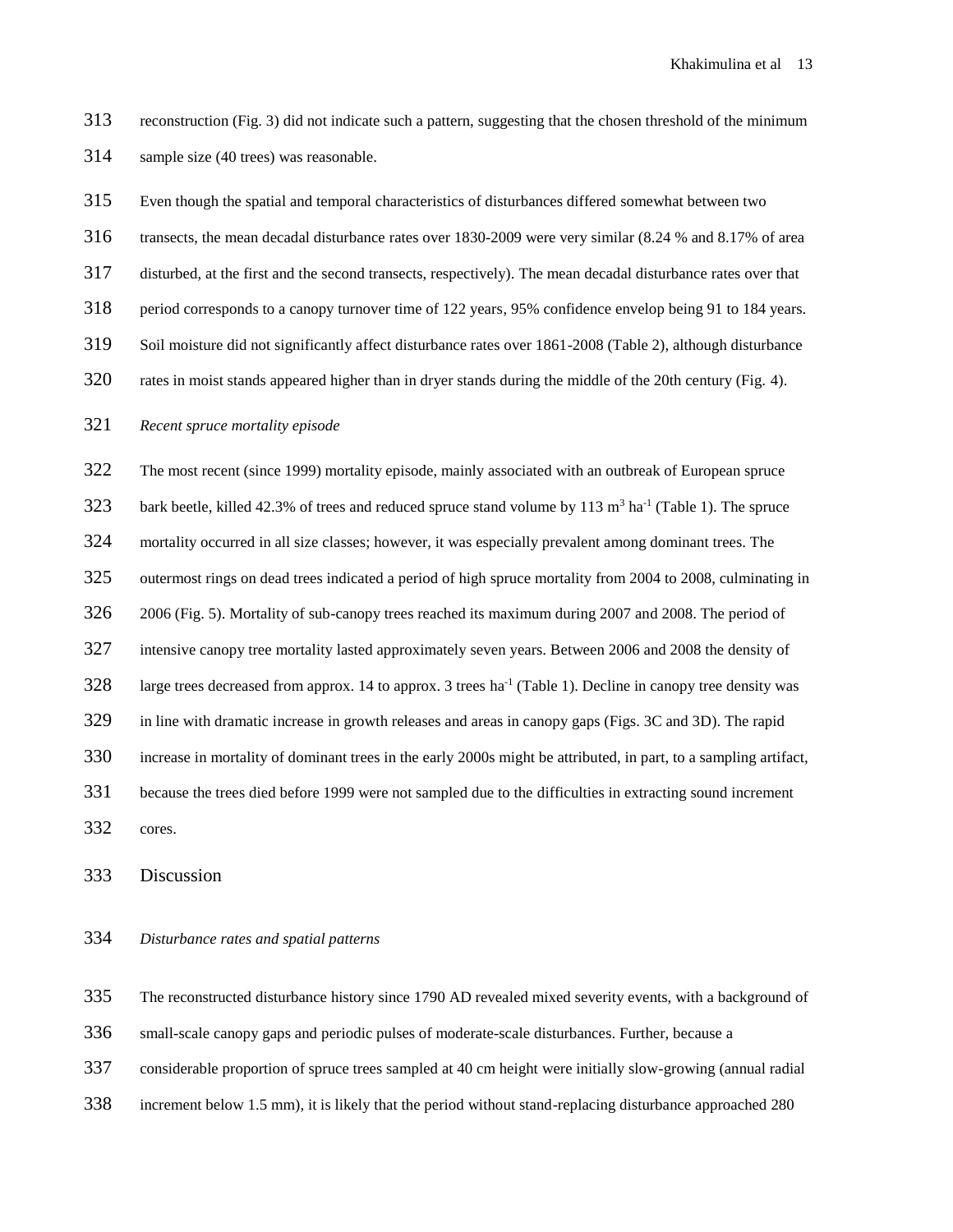years, the projected age of the oldest trees in our dataset. Similar patterns of mixed-severity disturbances have been recently reported in spruce forests of northern Europe (Drobyshev 2001; Fraver et al. 2008; Caron et al. 2009; Aakala et al. 2011; Kuuluvainen et al. 2014), suggesting that this disturbance regime may be more common than had been previously assumed. Taken together, these recent findings further support the growing recognition that disturbance regimes in boreal spruce forests of Europe do not necessarily fit neatly into one of two traditional categories, namely gap-dynamics or catastrophic disturbance, as had been previously thought (see also Kuuluvainen & Aakala 2011; McCarthy 2001). Instead, disturbances may span rather complex temporal and spatial gradients. Our findings classify this disturbance regime as *patch dynamics*, following the classification of Kuuluvainen & Aakala (2011), which 348 is defined by pulsed disturbances that create aggregated patches occasionally exceeding 200  $\text{m}^2$  and resulting in primarily multi-cohort stands.

The mean decadal disturbance rate for the entire reconstructed period (transects pooled) was 8.3%, with

pulses of moderate-severity disturbance occurring roughly every 40 years. Three out of five disturbance-

prone periods (1880s, 1920s and 1970s) coincided with peaks reported from spruce forests approximately

25 km south-east of our study area (Aakala & Kuuluvainen 2011), suggesting the region-wide synchrony of

these events (see *Disturbance agents*, below). Disturbance chronologies suggested that the recent outbreak

was the most severe disturbance event in the studied stands over 1831– 2008. Although historical accounts

documented the outbreak at the beginning of the 20th century as severe (Kuznetsov 1912), our

reconstruction data suggested much milder event in the studied stands.

Despite the coincidence of peak disturbances (above) and the general coherence in the disturbance histories

between our two transects (Figs. 3 and 4), several differences existed between transects (Table 2). A

protracted increase in disturbance rates between 1940 and 1970 was evident on transect 2, as well as on the

study sites to the south (Aakala & Kuuluvainen 2011), yet was not evident in transect 1. Differences in

disturbance rates between the two transects were also evident in 1870-80s, as well as during the recent bark

beetle outbreak.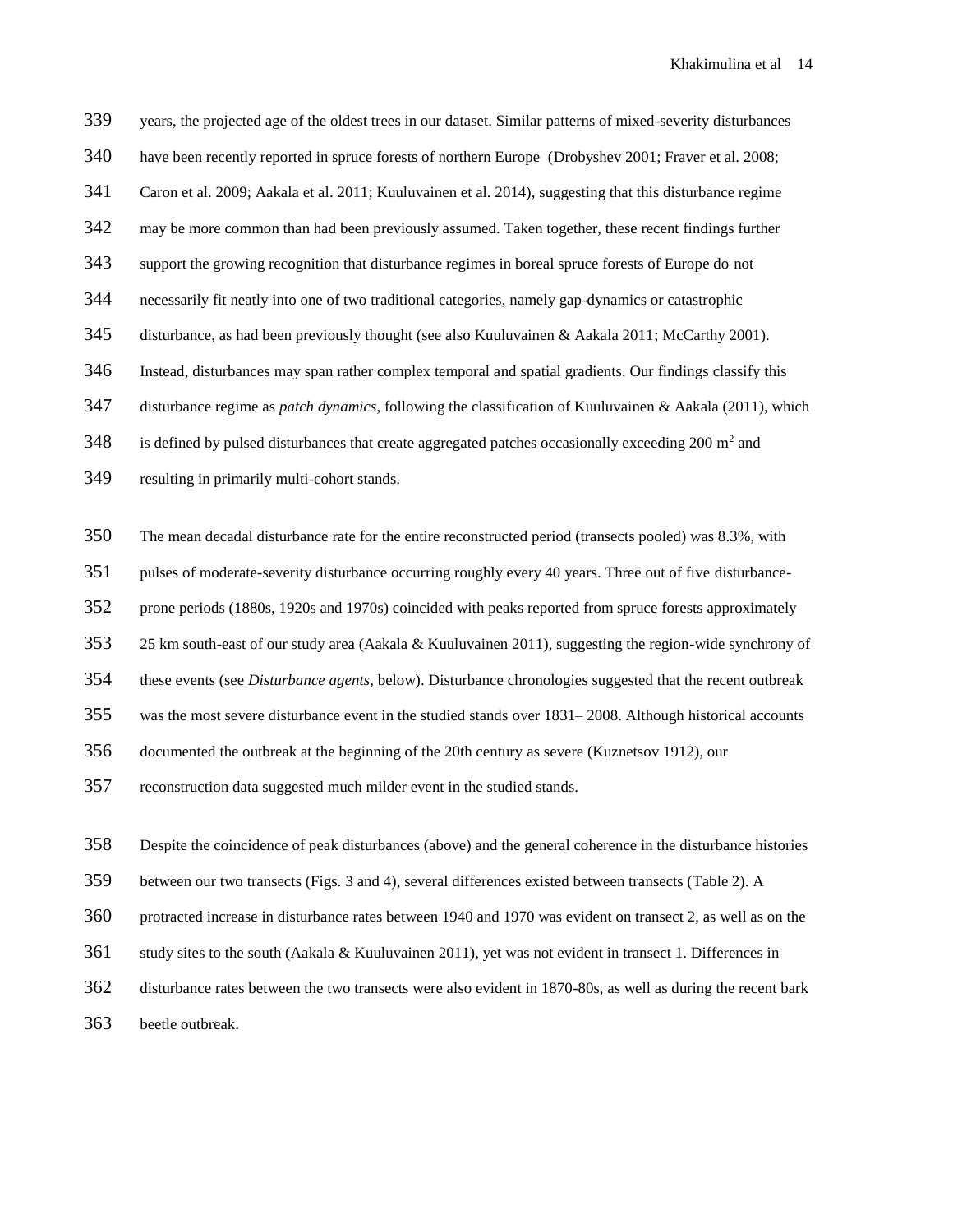Our linking of dendrochronological data with tree spatial locations allowed us to reconstruct the size and location of past canopy disturbances, confirming that the disturbance regime of spruce dominated forests consists of small- to moderate-scale canopy disturbances, and revealing a mean gap size occurring over the 180-year period of 92 m<sup>2</sup> (maximum 2047 m<sup>2</sup>). Importantly, these analyses point to the patchy nature of canopy disturbance, with portions of the sites experiencing disturbance and portions relatively free from disturbance (Fig. 3), a finding quite notable on both transects, and similar to results from red spruce (*Picea rubens* Sarg.) forests of temperate North America (Fraver & White 2005a) and Norway spruce forests of central Sweden (Hytteborn & Verwijst 2014). The data from the most recent decade provide a rare glimpse of the spatial pattern resulting from a bark beetle outbreak, which is also known to be spatially patchy (Aakala et al. 2011).

### *Disturbance agents*

 Although our data did not allow us to positively identify the agents responsible for past disturbances, the temporal association of these disturbance events with previously published accounts suggests that bark beetle outbreaks play an important role in dynamics in this system. In this same region, disturbances ca. 1900 and 2000 were attributed to outbreaks of European spruce bark beetle (Kuznetsov 1912; Nevolin et al. 2005). Lesser forest damage by bark beetles in this region has also been documented during the 1940-50s (Nevolin & Torkhov 2007). The fact that some degree of evidence for all of these outbreaks can be seen in our reconstructed disturbance histories (Fig. 2C and 2D) confirms the role of bark beetles in the dynamics of spruce forests in this region.

 When considered over the entire length of the study, canopy disturbance rates were not affected by soil moisture conditions (Table 2, Fig. 4); however, this finding may not apply to particular time periods and disturbance agents. Although wetter sites had higher disturbance rates during most of the 20th century, the recent bark beetle outbreak may show a reversal of that pattern: following this outbreak (early 2000s), the disturbance rates at drier sites were higher than those in wetter sites. We speculate that drier soil conditions might subject trees to higher water deficit during drought periods, subsequently leading to higher susceptibility to insect attacks. Indeed, climatic anomalies such as droughts have been previously suggested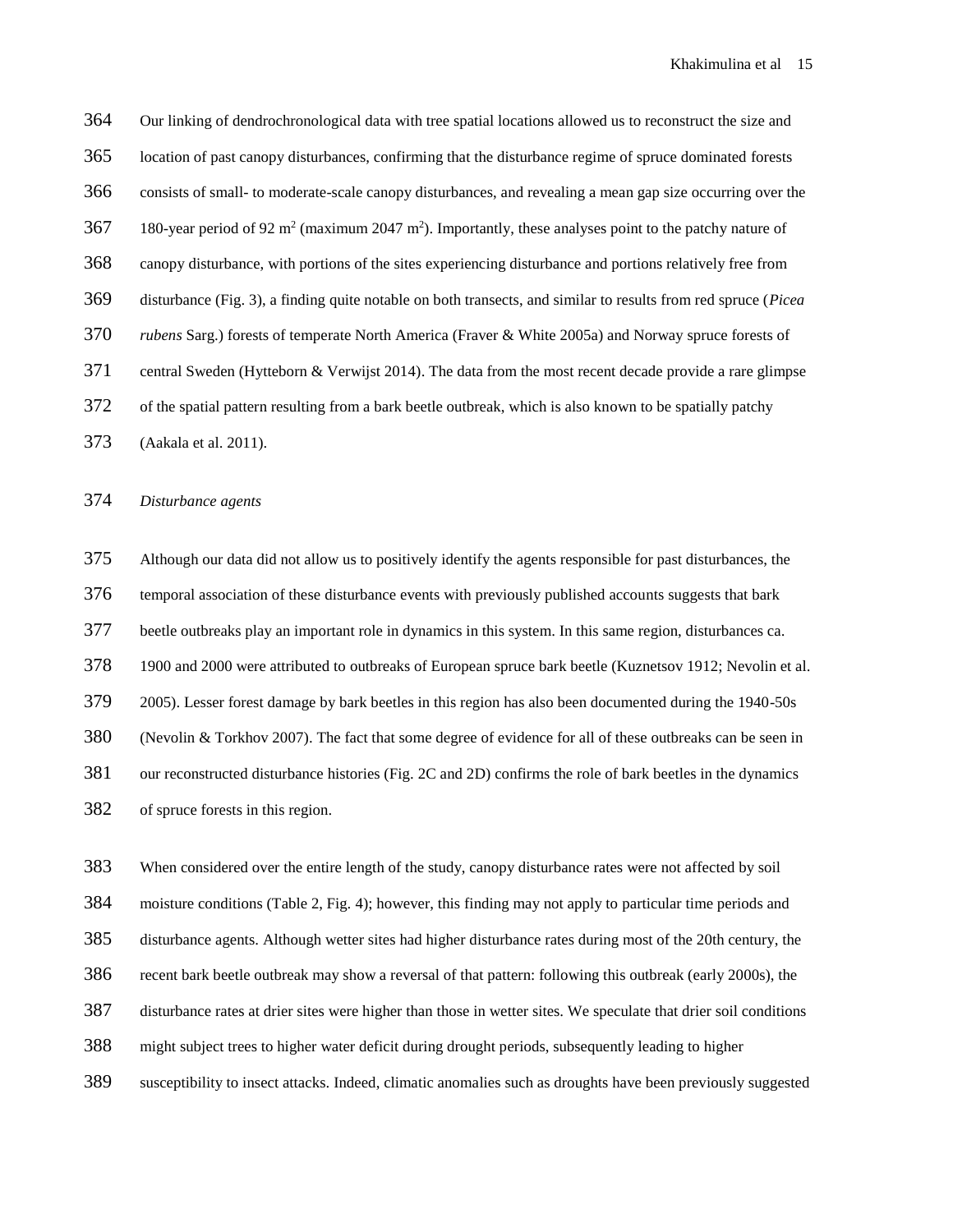as triggers for insect outbreaks and possibly associated with declines in tree vigor (Rolland & Lemperiere 2004; McDowell et al. 2008). Drought stress has been shown to precede the recent bark beetle outbreak in this landscape (Nevolin et al. 2005; Aakala & Kuuluvainen 2011). It follows that the edges of the modern clear-cuts may be more susceptible to insect attacks due to higher evapotranspiration of trees in these habitats, as compared to undisturbed forest matrix, predisposing forest edges to insect attacks (Kautz et al. 2013). In addition, trees on edges may be more affected by wind-related stress, causing loss of fine roots, as compared to the trees in the forest matrix. Since fine roots are the primary suppliers of water, the wind effect may lead to further increase in water stress in edge trees (Abrazhko 1988). The onset of forest exploitation, associated with an increase in the amount of forest edges, could therefore indirectly increase spruce forests' susceptibility to bark beetle infestation (Kuznetsov 1912; Nevolin & Torkhov 2007). A 400 stronger impact of the outbreak on the dominant trees, as observed here, mirrored a pattern previously reported for bark beetle outbreaks (Wermelinger 2004, Maslov 2010) and may reflect increased susceptibility of larger canopy dominants to the summer drought (D'Amato et al. 2013).

 Wind storms also likely play a significant role in forest dynamics in this system, as suggested by abundant recent (10-20 year-old) windthrows in several spruce stands within 10 km of our study area. Earlier, wind has been reported as a principal disturbance agent in the northern European boreal forests, especially for spruce dominated stands on moist soils (Hytteborn et al. 1987; Drobyshev 1999). However, in the current study, we found that a small proportion (7.6%) of dead trees were uprooted, suggesting that wind was not an important *primary* tree mortality agent, at least in the recent decades. Further, windthrow followed by favourable climate conditions could trigger bark beetle outbreaks at the landscape scale, as has been shown in other spruce forests of Europe (Wichmann & Ravn 2001; Jonsson et al. 2007). Wood-decay fungi likely increased the vulnerability of individual trees to windthrow, given the proportion of rotten stems (26%) among living spruces. Previous work has shown fungi to be an important contributing disturbance agent in Scandinavian spruce forests (Lannenpaa et al. 2008).

Although fire is often considered as the primary disturbance agent in European boreal spruce forests, a

number of recent studies have called this assumption into question (Wallenius et al. 2005, Fraver et al.

2008, Aakala et al. 2011, Kuuluvainen & Aakala 2011). Although our sampling strategy was not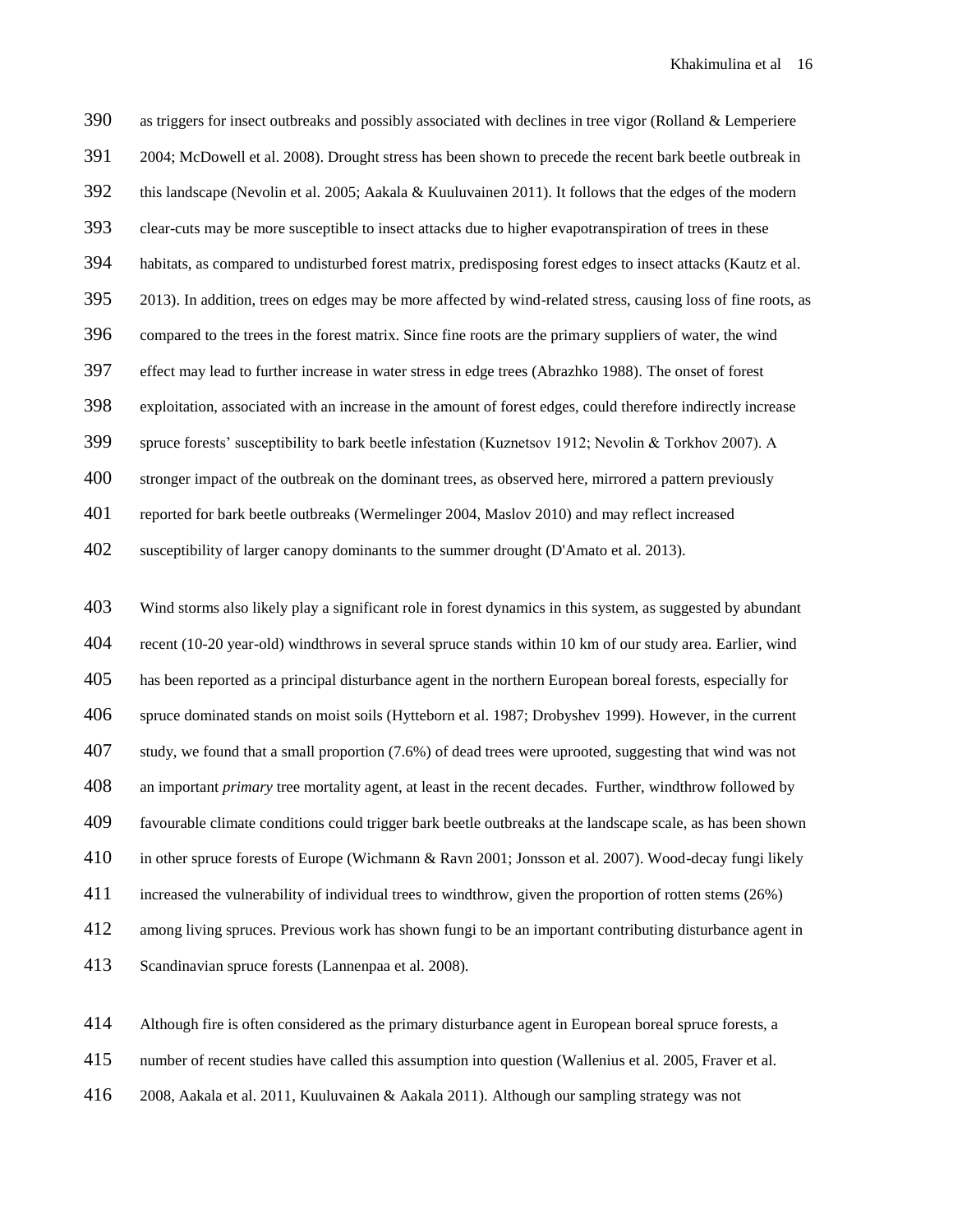specifically designed to recover fire history of the area, our field observations revealed no evidence of past fires, such as fire scars, charred stumps, or fire-associated Scots pine, within at least 4 km of our study area. Thus, the fire return interval of the studied portion of the landscape exceeded 280 years and likely extended over much longer periods.

### *Tree recruitment patterns*

 Norway spruce and downy birch differed in their recruitment histories, apparently due to the differences in 423 shade-tolerance, with spruce being very shade tolerant and birch intolerant. Spruce recruited continuously over the 285-year period, with pulses following disturbance (Figs. 3A and 3B). Due to spruce's shade 425 tolerance, old individuals were common in the understory. On average, the age of understory spruces was 426 105 years, compared to 175 years for canopy trees. It follows that spruce trees remained in the canopy for an average of 70 years.

In contrast to spruce, birch showed several minor recruitment pulses in the 1800s, with sporadic

recruitment afterwards (Fig. 2B). However, since ages were estimated for only 32% of sampled birch trees,

considerable uncertainty remains concerning birch regeneration history. Birch recruitment pulses were

associated with the disturbance peaks evident in our disturbance reconstructions, as well as historical

accounts. For example, a moderate-severity disturbance during the 1820-30s fostered abundant birch

recruitment in the following decade (Fig. 2). The size of disturbed patches was apparently large enough to

admit birch (Fig. 3), thereby enriching the otherwise pure stands of spruce. Though birch recruitment was

much lower than that of spruce, the pulses in recruitment were generally coherent between the two species

(Fig. 2). However, birch recruitment waves predated those of spruce, perhaps due to higher initial growth

rates of birch or a result of its earlier establishment dates. The synchronicity in recruitment patterns

between transects suggests the recruitment pattern was probably representative of a larger part of the

studied landscape, highlighting the importance of canopy disturbance in regulating landscape-level forest

composition. Thus, despite causing dramatic structural alterations to the forest canopies, these disturbances

– and associated recruitment patterns – did not result in a pronounced successional shift in tree species

composition, rather occasional minor enrichments of birch in these heavily spruce-dominated stands. We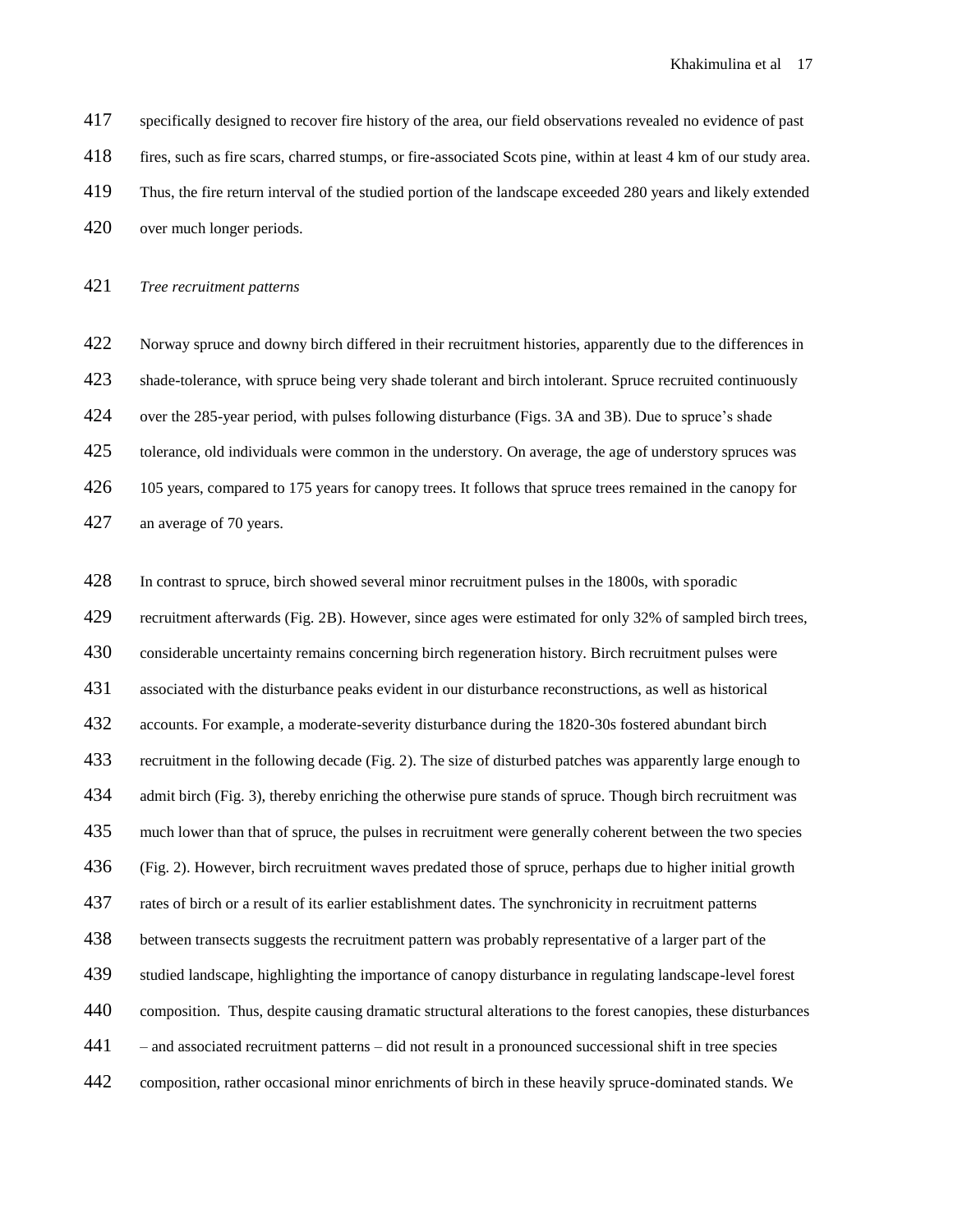- acknowledge that the use of a pith locator (Applequist 1958, see Methods) introduces uncertainty in our
- recruitment ages, such that recruitment dates may have occasionally been placed in an incorrect decade.
- This uncertainty, however, unlikely obscures the general patterns evident in our results.

Conclusion

- Our reconstruction of canopy dynamics since 1790 AD revealed a disturbance regime characterized by
- patchy small- to moderate-severity disturbances. The severity evident here is comparable to that of other
- natural closed-canopy dark coniferous forests of Northern Europe, where the annual canopy disturbance
- rates vary between 0.45 % and 1.12% (Hytteborn et al. 1991; Linder et al. 1997; Fraver et al. 2008). The
- disturbance pulses in the studied spruce dominated forests (up to 32% of forest canopy loss per decade,
- since 1831) were severe enough to cause minor enrichments of light-demanding birch.
- The mixed-severity disturbance regime characterized by our findings may provide a benchmark for
- comparison against current harvesting practices. The common harvesting practices in the Russian North
- (large scale clearcuts) represent disturbance sizes and frequencies outside the natural range of variability for
- this forest type. These practices result in simplification of forest structures and a shift in species
- composition (Anonymous 2014), which may present a biodiversity risk (Seymour & Hunter 1999). Our
- results, together with earlier studies (Drobyshev 1999) call for a re-evaluation of these harvesting practices
- To maintain the historical range of structure and species composition, while also ensuring adequate spruce
- regeneration, harvesting practices in such forests should leave or create patchy forest structure after
- harvesting, similar to natural forest structures revealed in the study. It is however important to note that our
- disturbance reconstruction was based on dendrochronological proxies that captured only recent centuries;
- our methods do not address forest dynamics at longer, e.g. millennial, scales.
- Further, the spatial variability in the modern forest, often highlighted through forest cover classification
- into phytosociological units (Jurkevich et al. 1971; Rysin & Saveljeva 2002), may not necessarily represent
- significant historical differences in natural disturbance regimes. For practical management, this observation
- would highlight the importance of landscape-level management and would warrant development of
- landscape-specific thresholds in intensity/severity of disturbances resulting from forest operations. Large
- areas covered by old-growth forests are scarce in Northern Europe. Due to their high conservation and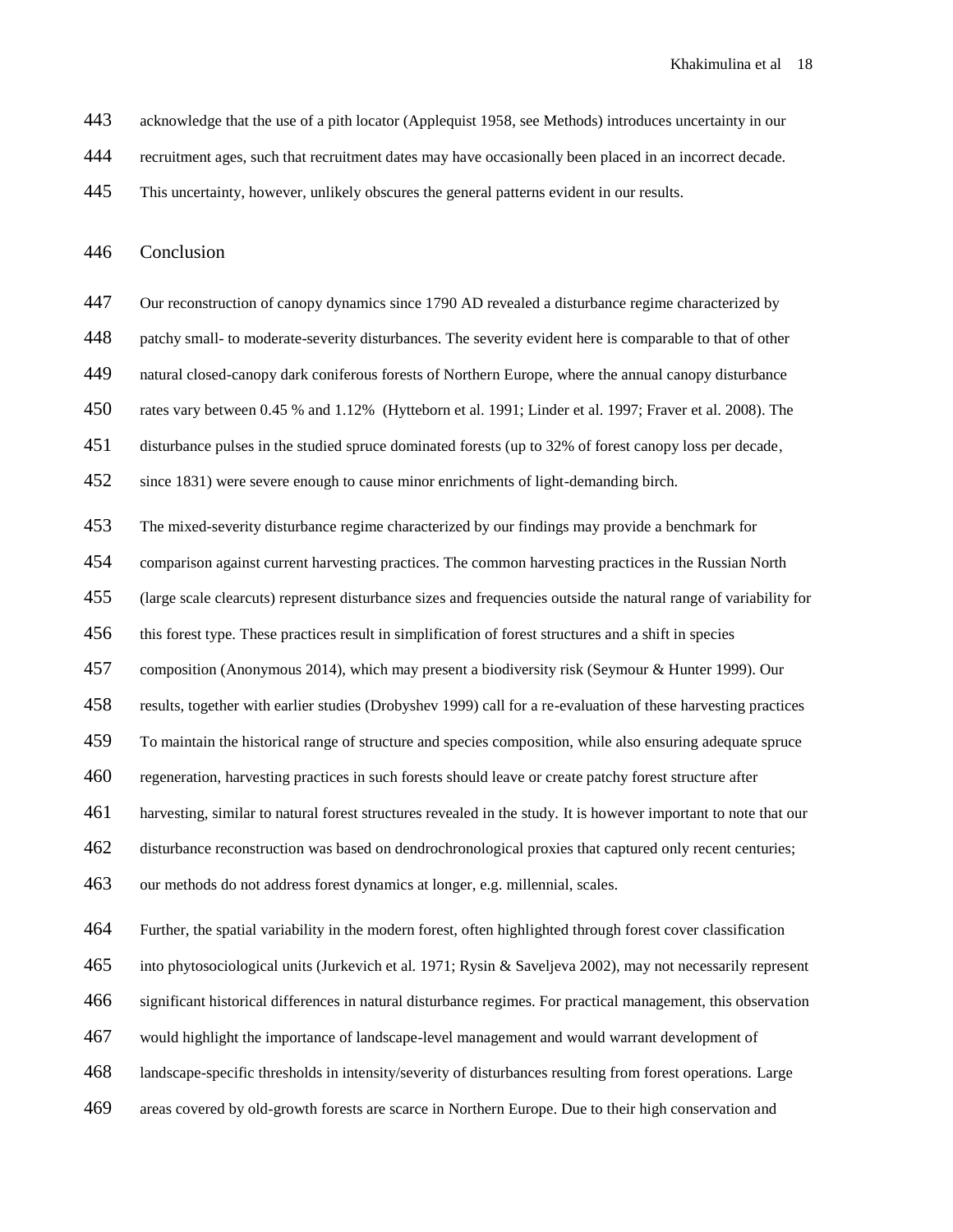| U scientific values, the widespread conservation of these forests, e.g. through establishment of protected arear | 470 |  |  |  |  |  |  |  |  |  |
|------------------------------------------------------------------------------------------------------------------|-----|--|--|--|--|--|--|--|--|--|
|------------------------------------------------------------------------------------------------------------------|-----|--|--|--|--|--|--|--|--|--|

and setting the limits on commercial forestry activities in such areas, should receive careful consideration.

#### Acknowledgements

- We thank Mats Niklasson, Jörg Brunnet, Britt Grundmann, Eva Zin, Bengt-Gunnar Jonsson, Vasiliy
- Neshataev, Ekaterina Shorohova, Tuomas Aakala, Vilen Lupachik, Kareen Lucia Urrutia Estevez, Anna
- Komarova, Mikhail Kreindlin, Alexey Yaroshenko, Mikael Andersson, Renats Trubins, Per-Magnus Ekö
- and Ilona Zhuravleva for their help at various stages of the study. We thank three anonymous reviewers for
- providing comments on an earlier version of the paper. The study was supported, in part, by the
- Euroforester Program and was conducted within the framework of the Nordic-Canadian network on forest
- growth research, which is supported by Nordic Council of Ministers (grant no. 12262 to I.D.), and the
- Swedish-Canadian network on dynamics of the boreal biome, which is supported by the Swedish
- Foundation for International Cooperation in Research and Higher Education STINT (grant no. IB2013-
- 5420 to I.D.).

### References

- Aakala, T. & Kuuluvainen, T. 2011. Summer droughts depress radial growth of *Picea abies* in pristine taiga
- of the Arkhangelsk province, northwestern Russia. *Dendrochronologia* 29: 67-75.
- Aakala, T., Kuuluvainen, T., Wallenius, T. & Kauhanen, H. 2011. Tree mortality episodes in the intact
- *Picea abies*-dominated taiga in the Arkhangelsk region of northern European Russia. *Journal of*
- *Vegetation Science* 22: 322-333.
- Abrazko, V.I. 1988. Water stress in the spruce forests under conditions of extensive precipitation.
- *Botanicheski Zhurnal* 73: 709-716 (in Russian).
- Achard, F., Mollicone, D., Stibig, H.J., Aksenov, D., Laestadius, L., Li, Z.Y., Popatov, P. & Yaroshenko,
- A. 2006. Areas of rapid forest-cover change in boreal Eurasia. *Forest Ecology and Management* 237: 322-334.
- Aksenov, D., Dobrynin, D. & Dubinin, M. 2002. Atlas of Russia's Intact Forest Landscapes. Moscow,
- Russia, Global Forest Watch.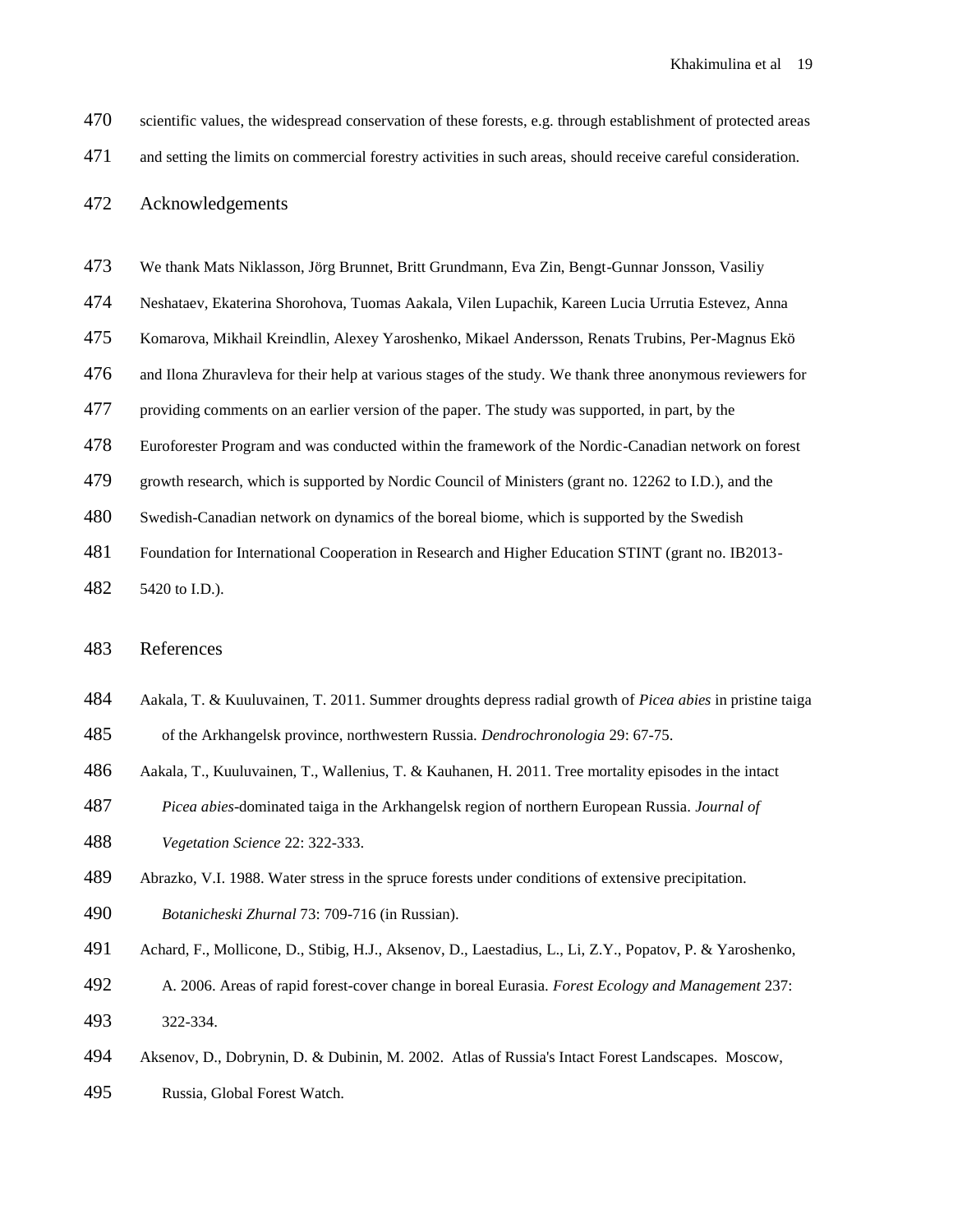- Anonymous 1952. Tables of the stem volumes with the bark according to height classes for the stands of
- pine, spruce, birch, and aspen in Leningrad region, Archangelsk region, and Vologda region. St.
- Petersburg (Leningrad), Forest Technical Academy. Reference books for forest inventory (in Russian).
- Anonymous 2014. FSC in Russia: Certifying the destruction of intact forest landscapes. Report No. 6 in
- Series "FSC at risk". Greenpeace International, Amsterdam. Available online at
- http://www.greenpeace.org/international/Global/international/publications/forests/2014/FSC-Case-
- Studies/454-6-FSC-in-Russia.pdf
- Applequist, M.B. 1958. A simple pith locator for use with off-centre increment cores. *Journal of Forestry* 56: 141.
- Baker, P.J. 2003. Tree age estimation for the tropics: a test from the Southern Appalachians. Ecological Applications 13:1718–1732.
- Bergeron, Y. & Harvey, B. 1997. Basing silviculture on natural ecosystem dynamics: An approach applied
- to the southern boreal mixedwood forest of Quebec. *Forest Ecology and Management* 92: 235-242.
- Burnett, C., Fall, A., Tomppo, E. & Kalliola, R. 2003. Monitoring current status of and trends in boreal

forest land use in Russian Karelia. *Conservation Ecology* 7: 1-29.

Carey, A.B. 2003. Biocomplexity and restoration of biodiversity in temperate coniferous forest: inducing

spatial heterogeneity with variable-density thinning. *Forestry* 76: 127-136.

- Caron, M.N., Kneeshaw, D.D., De Grandpre, L., Kauhanen, H. & Kuuluvainen, T. 2009. Canopy gap
- characteristics and disturbance dynamics in old-growth *Picea abies* stands in northern Fennoscandia: Is
- the forest in quasi-equilibrium? *Annales Botanici Fennici* 46: 251-262.
- Chertov, O.G. 1981. Ecology of forest lands. Nauka Publishing House, Leningrad, 192 pp. (in Russian).
- D'Amato, A.W., Bradford, J.B., Fraver, S. & Palik, B.J. 2013. Effects of thinning on drought vulnerability
- and climate response in north temperate forest ecosystems. *Ecological Applications* 23: 1735-1742.
- Drobyshev, I.V. 1999. Regeneration of Norway spruce in canopy gaps in *Sphagnum-Myrtillus* old-growth
- forests. *Forest Ecology and Management* 115: 71-83.
- Drobyshev, I.V. 2001. Effect of natural disturbances on the abundance of Norway spruce (*Picea abies* (L.)
- Karst.) regeneration in nemoral forests of the southern boreal zone. *Forest Ecology and Management*

140: 151-161.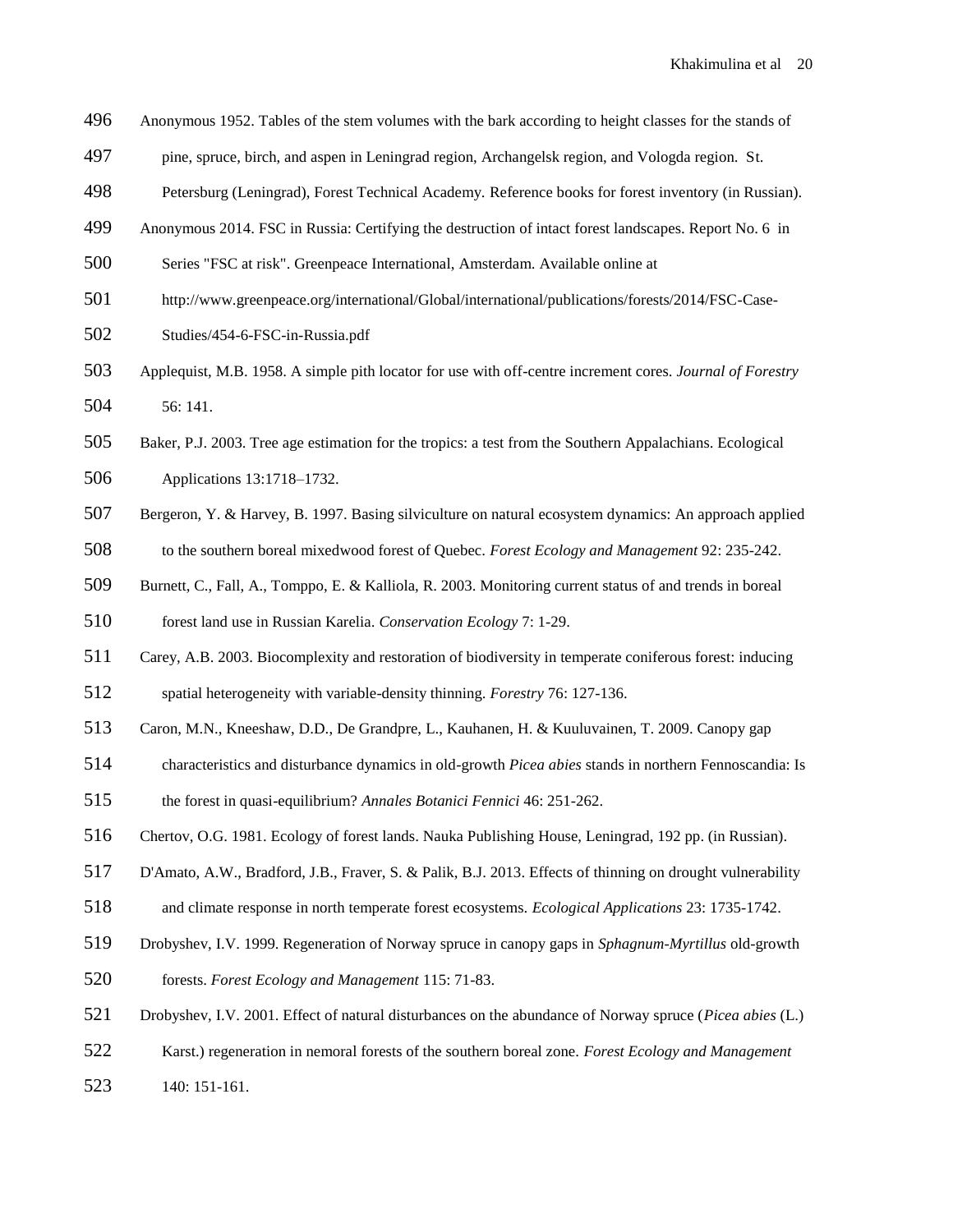- Drobyshev, I. & Nihlgård, B. 2000. Growth response of spruce saplings in relation to climatic conditions
- along a gradient of gap size. *Canadian Journal of Forest Research* 30: 930-938.
- Franklin, J.F., Mitchell, R.J. & Palik, B.J. 2007. Natural disturbance and stand development principles for
- ecological forestry. United States Department of Agriculture, US Forest Service, Northern Research
- Station. [General Technical Report NRS- 19]. Newtown Square, PA, US.
- Fraver, S. & White, A.S. 2005a. Disturbance dynamics of old-growth *Picea rubens* forests of northern
- Maine. *Journal of Vegetation Science* 16: 597-610.
- Fraver, S. & White, A.S. 2005b. Identifying growth releases in dendrochronological studies of forest

disturbance*. Canadian Journal of Forest Research* 35: 1648-1656.

Fraver, S., Jonsson, B.G., Jönsson, M. & Esseen, P.A. 2008. Demographics and disturbance history of a

boreal old-growth *Picea abies* forest. *Journal of Vegetation Science* 19: 789-798.

- Frelich, L.E. 2002. Forest dynamics and disturbance regimes. Cambridge University Press, Cambridge.
- 536<br>537 Gromtsev, A. 2002. Natural disturbance dynamics in the boreal forests of European Russia: A review. *Silva Fennica* 36: 41-55.
- Hofgaard, A. 1993. Structure and regeneration patterns in a virgin *Picea abies* forest in northern Sweden.
- *Journal of Vegetation Science* 4: 601-608.
- Hytteborn, H., Liu, Q.H. & Verwijst, T. 1991. Natural disturbance and gap dynamics in a Swedish boreal
- spruce forest. In: Nakagoshi,N. & Golley,F.B. (eds.), Coniferous forest ecology from an international
- perspective, pp. 93-108. SPB Academic Publishing bv, The Hague.
- Hytteborn, H., Packham, J.R. & Verwijst, T. 1987. Tree population dynamics, stand structure and species
- composition in the montane virgin forest of Vallibaecken, northern Sweden. *Vegetatio* 72: 3-19.
- Hytteborn, H. & Verwijst, T. 2014. Small-scale disturbance and stand structure dynamics in an old-growth
- *Picea abies* forest over 54 yr in central Sweden. *Journal of Vegetation Science* 25: 100-112.
- Jonsson, A.M., Harding, S., Barring, L. & Ravn, H.P. 2007. Impact of climate change on the population
- dynamics of Ips typographus in southern Sweden. *Agricultural and Forest Meteorology* 146: 70-81.
- Jurkevich, I.D., Golod, D.S. & Parfenov, V.I. 1971. Types and associations of spruce forests. Nauka i
- Tekhnika Publishing House, Minsk (in Russian).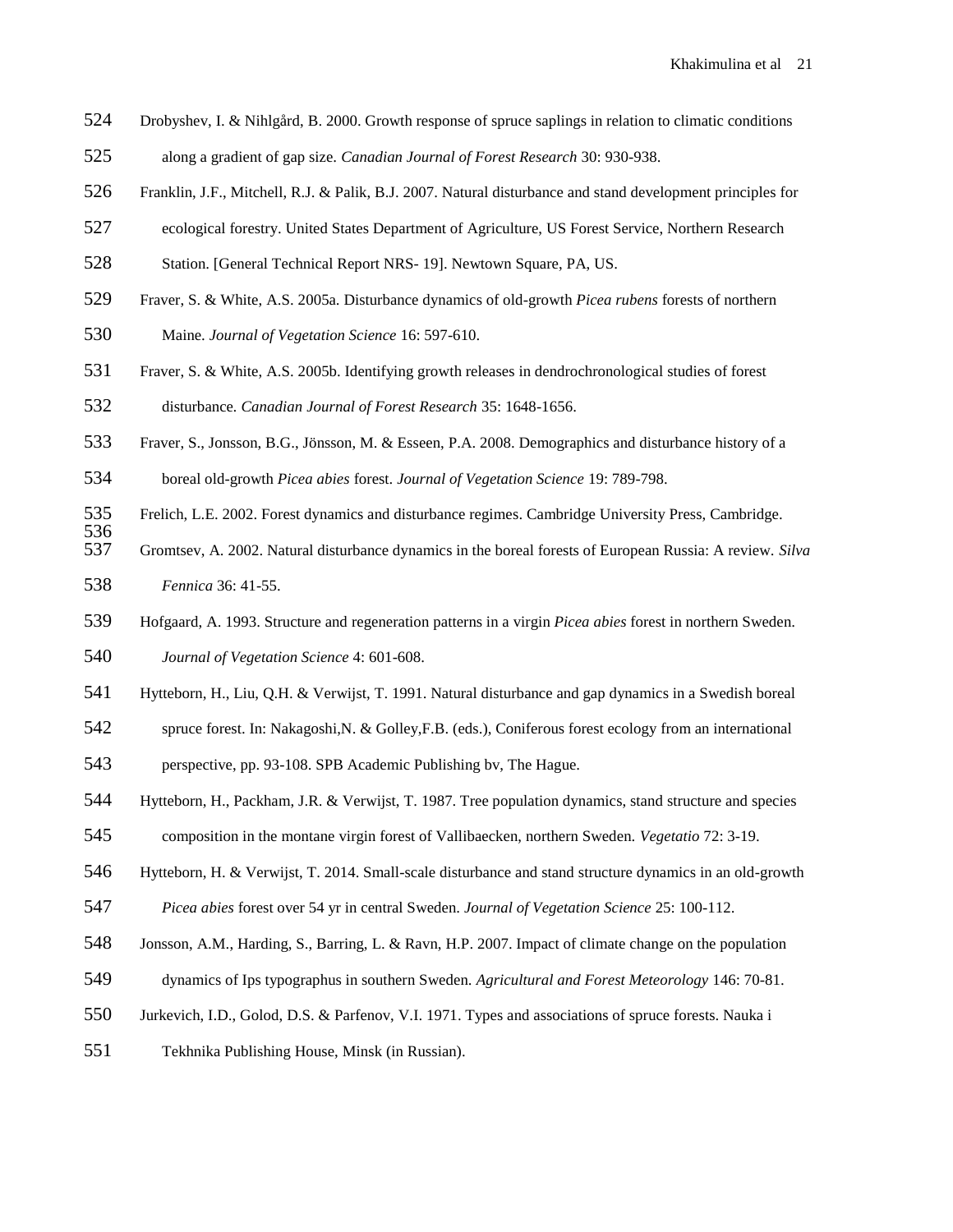- Kautz, M., Schopf, R., Ohser, J. 2013. The "sun-effect": microclimatic alterations predispose forest edges
- to bark beetle infestations. European *Journal of Forest Research* 132: 453-465.
- Kuuluvainen, T. 2002. Natural variability of forests as a reference for restoring and managing biological
- diversity in boreal Fennoscandia. *Silva Fennica* 36: 97-125.
- Kuuluvainen, T. & Aakala, T. 2011. Natural forest dynamics in boreal fennoscandia: a Review and
- Classification. *Silva Fennica* 45: 823-841.
- Kuuluvainen, T., Wallenius, T.H., Kauhanen, H., Aakala, T., Mikkola, K., Demidova, N. & Ogibin, B.
- 2014. Episodic, patchy disturbances characterize an old-growth *Picea abies* dominated forest landscape
- in northeastern Europe. *Forest Ecology and Management* 320: 96-103.
- Kuznetsov, N.A. 1912. Dvina spruce forests. Forest Journal 10: 1165-1204.
- Lannenpaa, A., Aakala, T., Kauhanen, H. & Kuuluvainen, T. 2008. Tree mortality agents in pristine
- Norway spruce forests in northern Fennoscandia. *Silva Fennica* 42: 151-163.
- Linder, P., Elfving, B. & Zackrisson, O. 1997. Stand structure and successional trends in virgin boreal forest reserves in Sweden. *Forest Ecology and Management* 98: 17-33.
- Liu, Q.H. & Hytteborn, H. 1991. Gap structure, disturbance and regeneration in a primeval *Picea abies* forest. *Journal of Vegetation Science* 2: 391-402.
- Lorimer ,C.G. & Frelich, L.E. 1989. A methodology for estimating canopy disturbance frequency and
- intensity in dense temperate forests. *Canadian Journal of Forest Research* 19: 651-663.
- Maslov, A.D. 2010. *Ips typographus* and drying of spruce forests. FGU VNIILM, Pushkino (in Russian).
- McCarthy, J. 2001. Gap dynamics of forest trees: a review with particular attention to boreal forests.
- *Environmental Reviews* 9: 1-59.
- McDowell, N., Pockman, W.T., Allen, C.D., Breshears, D.D., Cobb, N., Kolb, T., Plaut, J., Sperry, J.,
- West, A., Williams, D.G. & Yepez, E.A. 2008. Mechanisms of plant survival and mortality during
- drought: why do some plants survive while others succumb to drought? *New Phytologist* 178: 719-739.
- Moiseev, V.S., Nakhabtsev, I.A., Janovski, L.N. & Moshkalev, A.G. 1987. Forest taxation. Forest
- Technical Academy, Leningrad (St. Petersburg) (in Russian).
- Nagel, T.A. & Diaci, J. 2006. Intermediate wind disturbance in an old-growth beech-fir forest in
- southeastern Slovenia. *Canadian Journal of Forest Research* 36: 629-638.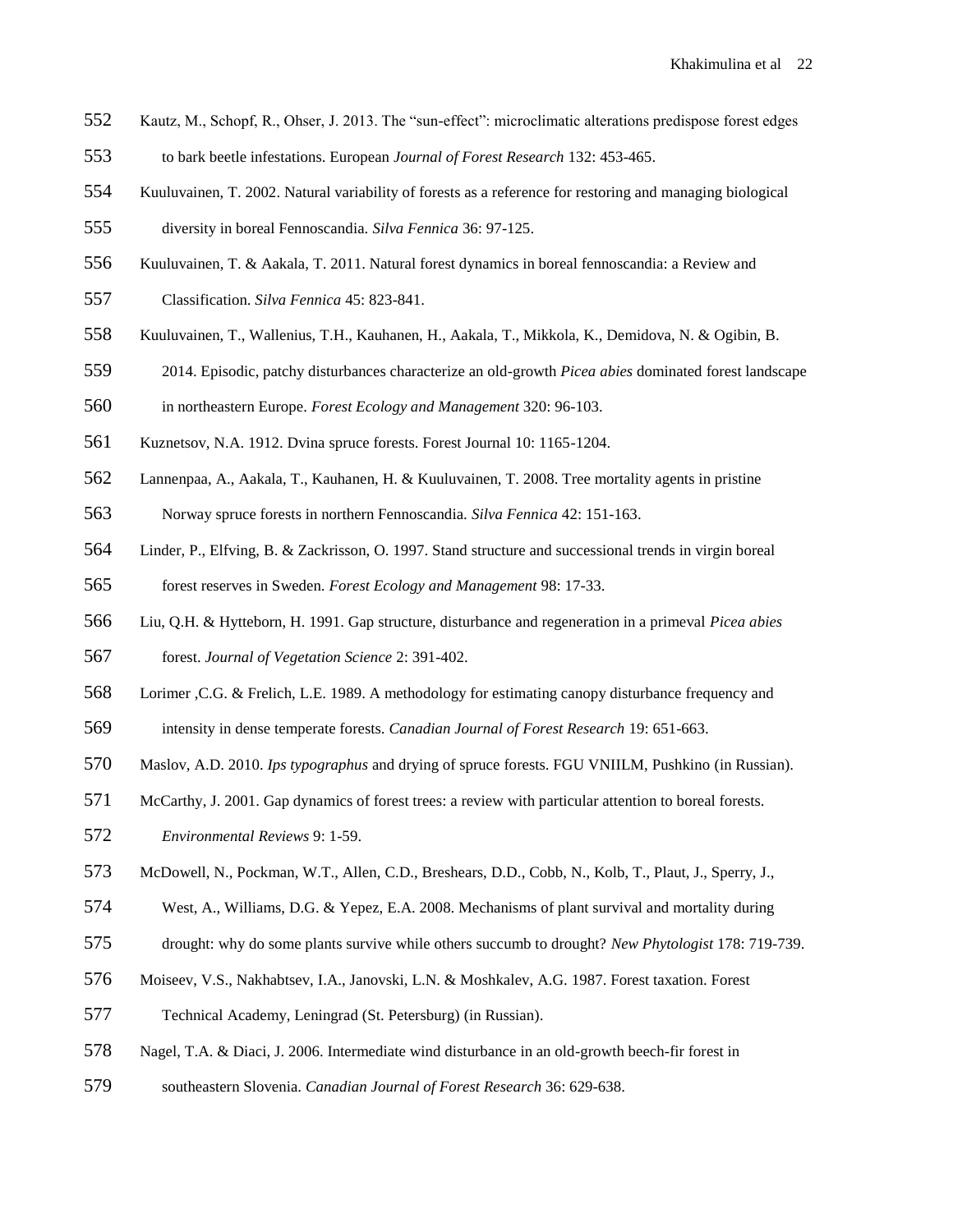- Nevolin, O.A. & Torkhov, S.V. 2007. On historical background of spruce forests' drying in the interfluve
- area between Northern Dvina and Pinega rivers. Drying spruce forests of Arkhangelsk region. Problems
- and ways of their solution (In Russian), pp. 85-98. Forestry Department of the Arkhangelsk region.
- Forest Protection Centre, Arkhangelsk (in Russian).
- Nevolin, O.A., Gritsynin, A.N. & Torkhov, S.V. 2005. On decay and downfall of over-mature spruce
- forests in Beresnik Forestry Unit of Arkhangelsk region. *Lesnoy Zhurnal* 6: 7-22 (in Russian).
- Ogibin, B.N. & Demidova, N.A. 2009. Successional dynamics of old-growth spruce forests in the
- interfluve area between Northern Dvina and Pinega rivers in the Arkhangelsk Region. In: Kauhanen,H.,
- Neshataev,V. & Vuopio,M. (eds.), Finnish Forest Research Institute, Helsinki.
- Peterson, D.W. & Reich, P.B. 2001. Prescribed fire in oak savanna: fire frequency effects on stand structure and dynamics. *Ecological Applications* 11: 914-927.
- Pickett, S.T.A., & White, P.S. (eds) 1985. The ecology of natural disturbance and patch dynamics.
- Academic Press, New York.
- Potapov, P., Yaroshenko, A., Turubanova, S., Dubinin, M., Laestadius, L., Thies, C., Aksenov, D., Egorov,
- A., Yesipova, Y., Glushkov, I., Karpachevskiy, M., Kostikova, A., Manisha, A., Tsybikova, E. &
- Zhuravleva, I. 2008. Mapping the world's Intact Forest Landscapes by remote sensing. *Ecology and*
- *Society* 13.
- Rolland, C. & Lemperiere, G. 2004. Effects of climate on radial growth of Norway spruce and interactions
- with attacks by the bark beetle *Dendroctonus micans* (Kug., *Coleoptera*: *Scolytidae*): a
- dendroecological study in the French Massif Central. *Forest Ecology and Management* 201: 89-104.
- Runkle, J.R. 1985. Disturbance regimes in temperate forests. Academic Press. In The ecology of natural
- disturbance and patch dynamics. Pickett, S.T.A. and White, P.S. (eds), 472 pp, Academic Press, New
- York, 17-33.
- Rysin, L.P. & Saveljeva, L.I. 2002. *Spruce forests of Russia*. Nauka Publishing House, Moscow (in
- Russian).
- Seymour, R.S., White, A.S. & de Maynadier, P.G. 2002. Natural disturbance regimes in northeastern North
- America evaluating silvicultural systems using natural scales and frequencies. *Forest Ecology and*
- *Management* 155: 357-367.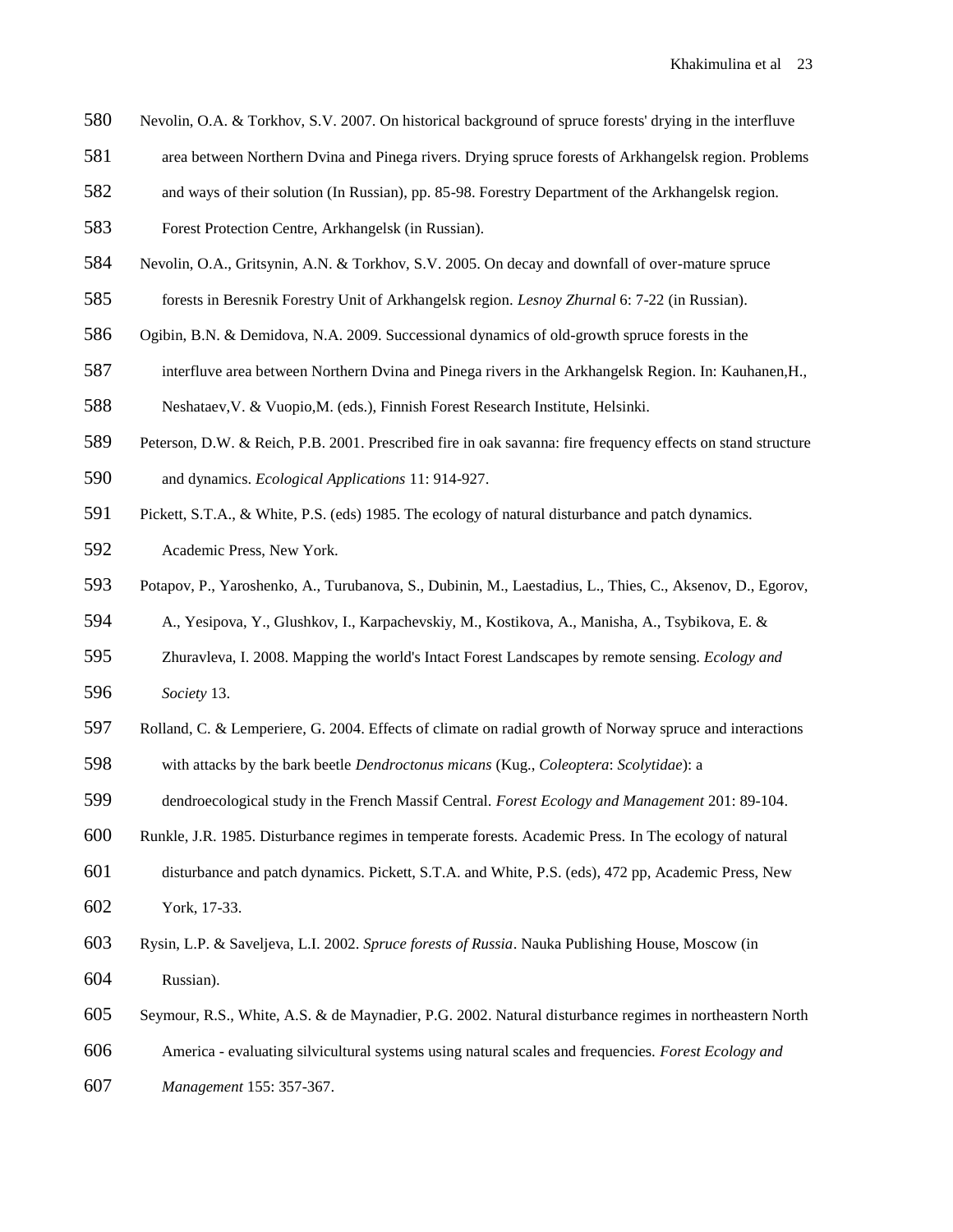- Schroeder, L.M. 2007. Retention or salvage logging of standing trees killed by the spruce bark beetle Ips
- typographus: Consequences for dead wood dynamics and biodiversity. *Scandinavian Journal of Forest*
- *Research* 22: 524-530.
- Segerström, U., Bradshaw, R., Hoernberg, G. & Bohlin, E. 1994. Disturbance history of a swamp forest
- refuge in northern Sweden. *Biological Conservation* 68: 189-196.
- Seymour, R.S. & Hunter, M.L., Jr. 1999. Principles of ecological forestry. In: Hunter,M.L.Jn. (ed.),
- *Maintaining biodiversity in forest ecosystems*, pp. 22-61. Cambridge University Press, Cambridge, UK.
- Shorohova, E.V. & Shorohov, A.A. 2001. Coarse woody debris dynamics and stores in the boreal virgin
- spruce forest. *Ecological Bulletins* 49: 129-136.
- Stokes, M.A. & Smiley, T.L. 1968. *An introduction to tree-ring dating*. University of Chicago Press,
- Chicago, Illinois, USA.
- Stolpovski, A.P. 2013. Physical and geographical characteristics of interfluve areas between Northern
- Dvina and Pinega rivers. In: Asanovitch,T.A. (ed.), Landscape and biological diversity in the interfluve
- area of Northern Dvina and Pinega rivers, pp. 5-24. WWF Russia, Moscow (in Russian).
- Sukachev, V.N. & Zonn, S.V. 1961. *Methodological recommendations for studying of forest types*. Nauka
- Publshing House, Moscow.
- Wallenius, T. 2002. Forest age distribution and traces of past fires in a natural boreal landscape dominated
- by *Picea abies. Silva Fennica* 36: 201-211.
- Wermelinger, B. 2004. Ecology and management of the spruce bark beetle *Ips typographus* —a review of
- recent research. *Forest Ecology and Management* 202: 67-82.
- Wichmann, L. & Ravn, H.P. 2001. The spread of *Ips typographus* (L.) (*Coleoptera*, *Scolytidae*) attacks
- following heavy windthrow in Denmark, analysed using GIS. *Forest Ecology and Management* 148: 31-39.
- 
- Yaroshenko, A., Potapov, P. & Turubanova, S. 2002. The last intact forest landscapes of Northern
- European Russia. Greenpeace Global Forest Watch, Moscow, Russia (in Russian).
- Zagidullina, A. 2009. Vegetation of Intact Forest Landscape on the interfluve areas between Northern
- Dvina and Pinega rivers. Pages 90-107 in: Kauhanen,H., Neshataev,V. & Vuopio,N. (eds.), Finnish
- Forest Research Institute, Helsinki.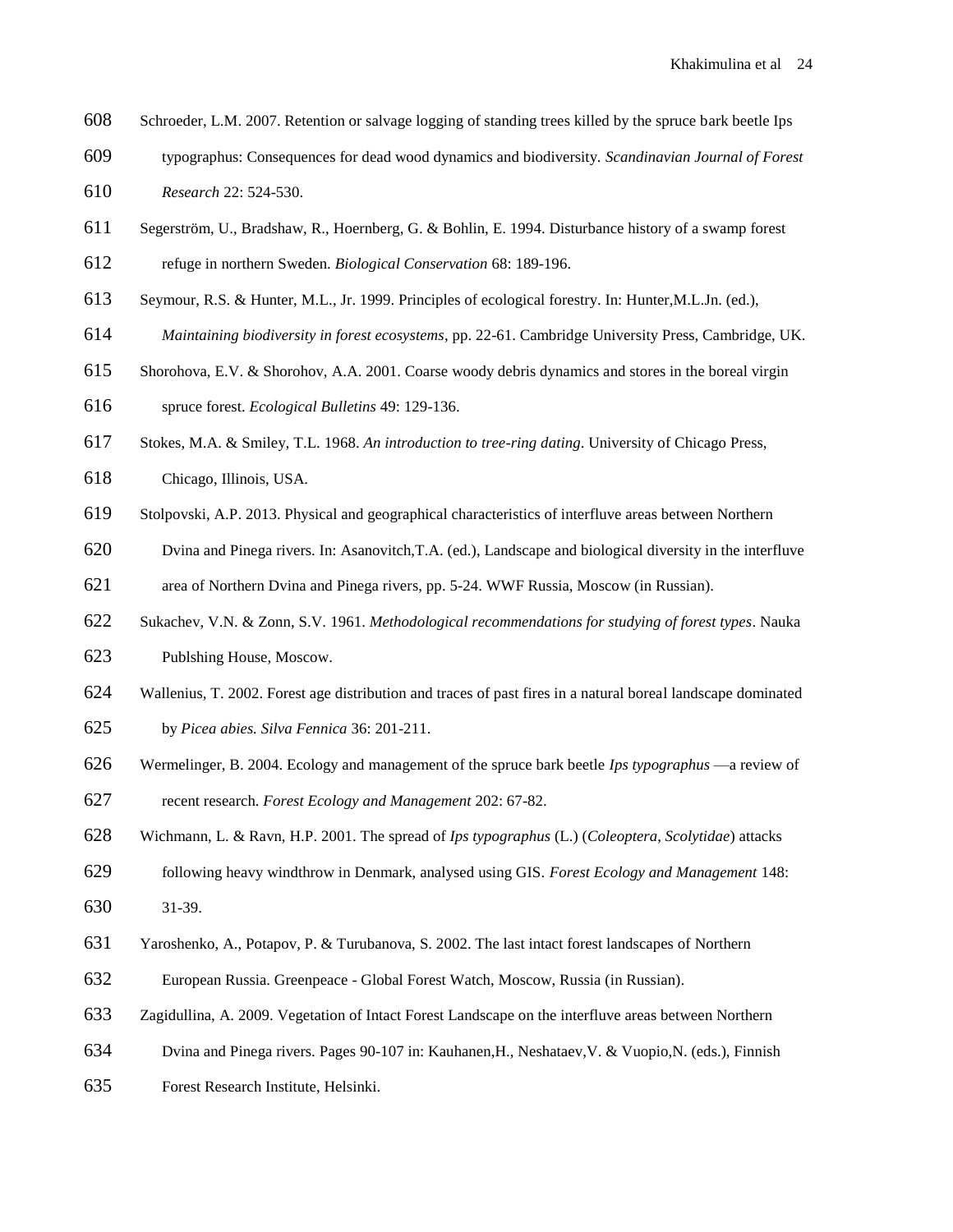- Zhuravlyova, I., Zagidullina, A., Lugovaya, D. & Yanitskaya, T. 2007. Monitoring of forests with high
- conservation value in the interfluve areas between Northern Dvina and Pinega rivers: a case study.
- Herald of the Tver State University. *Biology and Ecology* 5: 162-170 (in Russian).

List of appendices

- Supplementary Information Table S1. Characteristics of studied stands.
- Supplementary Information Figure S1. Age structure of the spruce population.
- Supplementary Information Figure S2. Age structure of the spruce population in four canopy position
- classes.
- Supplementary Information Figure S3. Verification of the gap area reconstruction quality.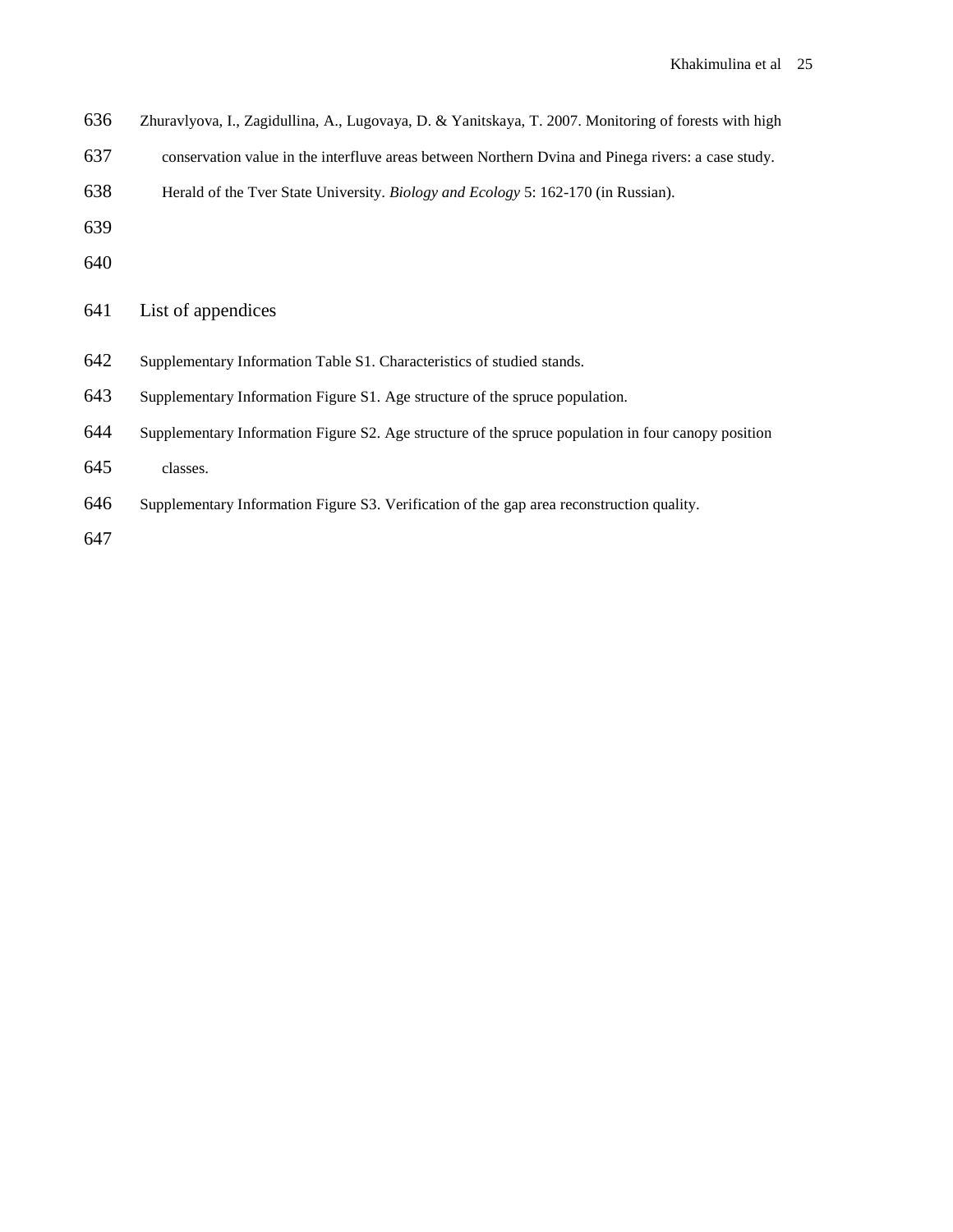648 Table 1.

649 Characteristics of studied stands in 1999 and 2009, demonstrating the effect of the recent bark beetle

650 outbreak that began in 1999. Column *Change* refers to changes in the variables following the bark beetle

651 outbreak. Data for 1999 was back calculated by considering recently dead trees as being alive in 1999 and

652 combining them with currently living trees, whose DBHs were reconstructed back to 1999. Values in

653 parentheses are percentages for respective absolute values. Data are averaged across two transects.

654

| Variables                            | Inventories | Change |                             |  |  |  |  |
|--------------------------------------|-------------|--------|-----------------------------|--|--|--|--|
|                                      | 1999        | 2009   |                             |  |  |  |  |
| Number of trees $(n/ha)$             |             |        |                             |  |  |  |  |
| Spruce                               | 893         | 723    | $-170(19.0)$                |  |  |  |  |
| <b>Birch</b>                         | 84          | 58     | $-26(31.0)$                 |  |  |  |  |
| Total                                | 977         | 781    | $-196(20.1)$                |  |  |  |  |
| Absolute basal area $(m^2/ha)$       |             |        |                             |  |  |  |  |
| Spruce                               | 27          | 16     | $-11(40.7)$<br>$-1.5(21.4)$ |  |  |  |  |
| <b>Birch</b>                         | 7           | 5.5    |                             |  |  |  |  |
| Total                                | 34          | 21.5   | $-12.5(36.8)$               |  |  |  |  |
| Standing volume (m <sup>3</sup> /ha) |             |        |                             |  |  |  |  |
| Spruce                               | 267         | 154    | $-113(42.3)$                |  |  |  |  |
| <b>Birch</b>                         | 74          | 57     | $-17(23.0)$                 |  |  |  |  |
| Total                                | 341         | 211    | $-130(38.1)$                |  |  |  |  |
| Mean diameter (cm)                   |             |        |                             |  |  |  |  |
| Spruce                               | 16.5        | 14.6   | $-1.9(11.5)$                |  |  |  |  |
| <b>Birch</b>                         | 31.6        | 33.3   | 1.7(5.4)                    |  |  |  |  |
|                                      |             |        |                             |  |  |  |  |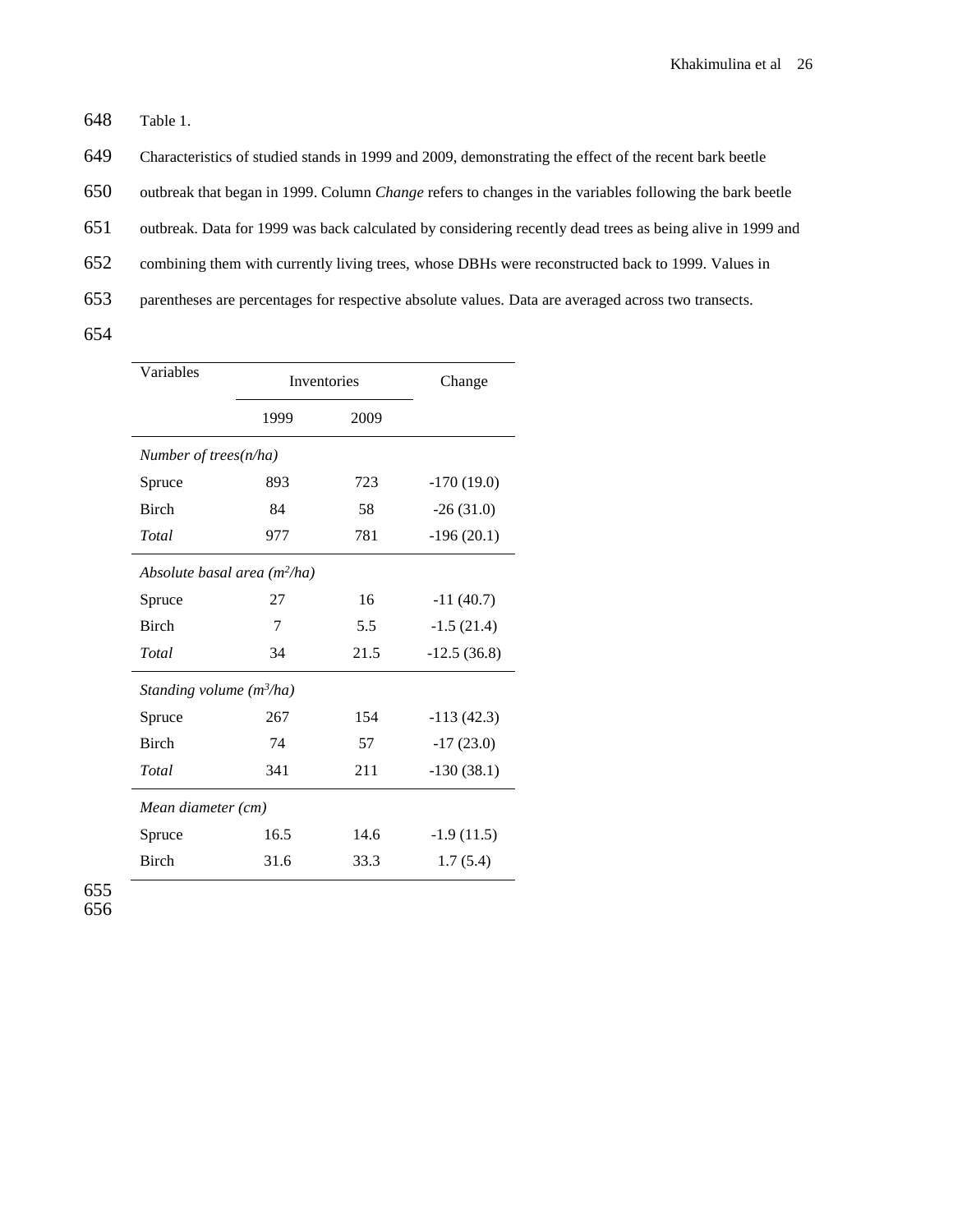657 Table 2.

 Repeated-measures ANOVA results depicting the effect of soil drainage conditions on the canopy area disturbed through time (dependent variable). Drainage conditions were placed into three classes: poor, intermediate, or well-drained. Significant factors are indicated with bold font. Repeated-measures factor (R1) was decadal disturbance rates over the period 1840-2008.

| Factors                  | <b>SS</b>     | df | <b>MS</b>    | $\mathbf{F}$ | $\boldsymbol{p}$ |
|--------------------------|---------------|----|--------------|--------------|------------------|
| Drainage                 | 701           | 2  | 351          | 0.18         | 0.838            |
| Transect                 | 1599          | 1  | 1599         | 0.81         | 0.374            |
| Drainage x Transect      | 4537          | 2  | 2268         | 1.15         | 0.329            |
| $\mathbf{R}1$            | $3.86E + 05$  | 15 | $2.57E + 04$ | 10.31        | 0.000            |
| R1 x Drainage            | $4.72E + 04$  | 30 | 1573         | 0.63         | 0.938            |
| <b>R1</b> x Transect     | $1.01E + 0.5$ | 15 | 6738         | 2.7          | 0.001            |
| R1 x Drainage x Transect | $9.97E + 04$  | 30 | 3322         | 1.33         | 0.113            |

663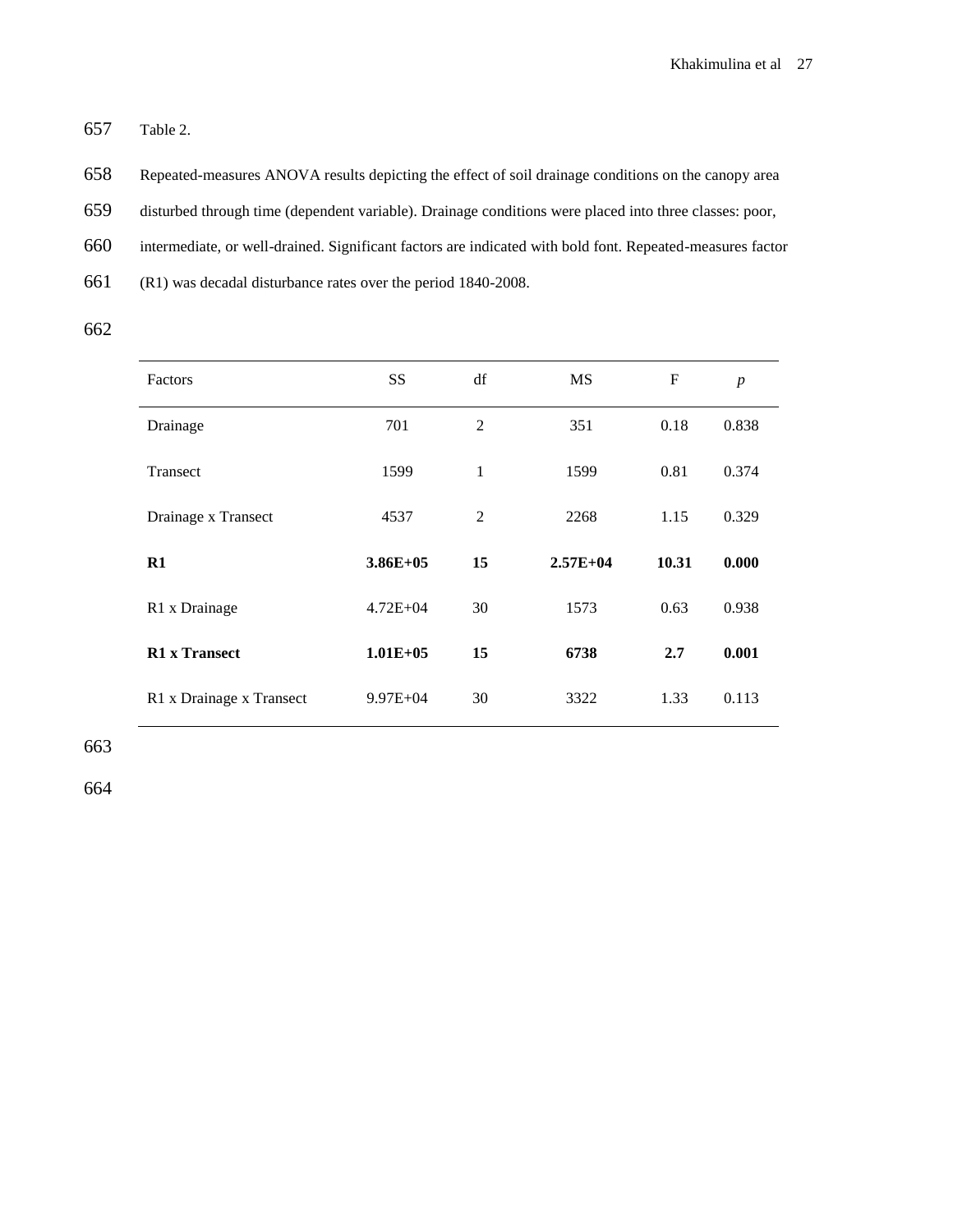- Fig. 1
- Location of the study area and the sampled sites within Northern European Russia.

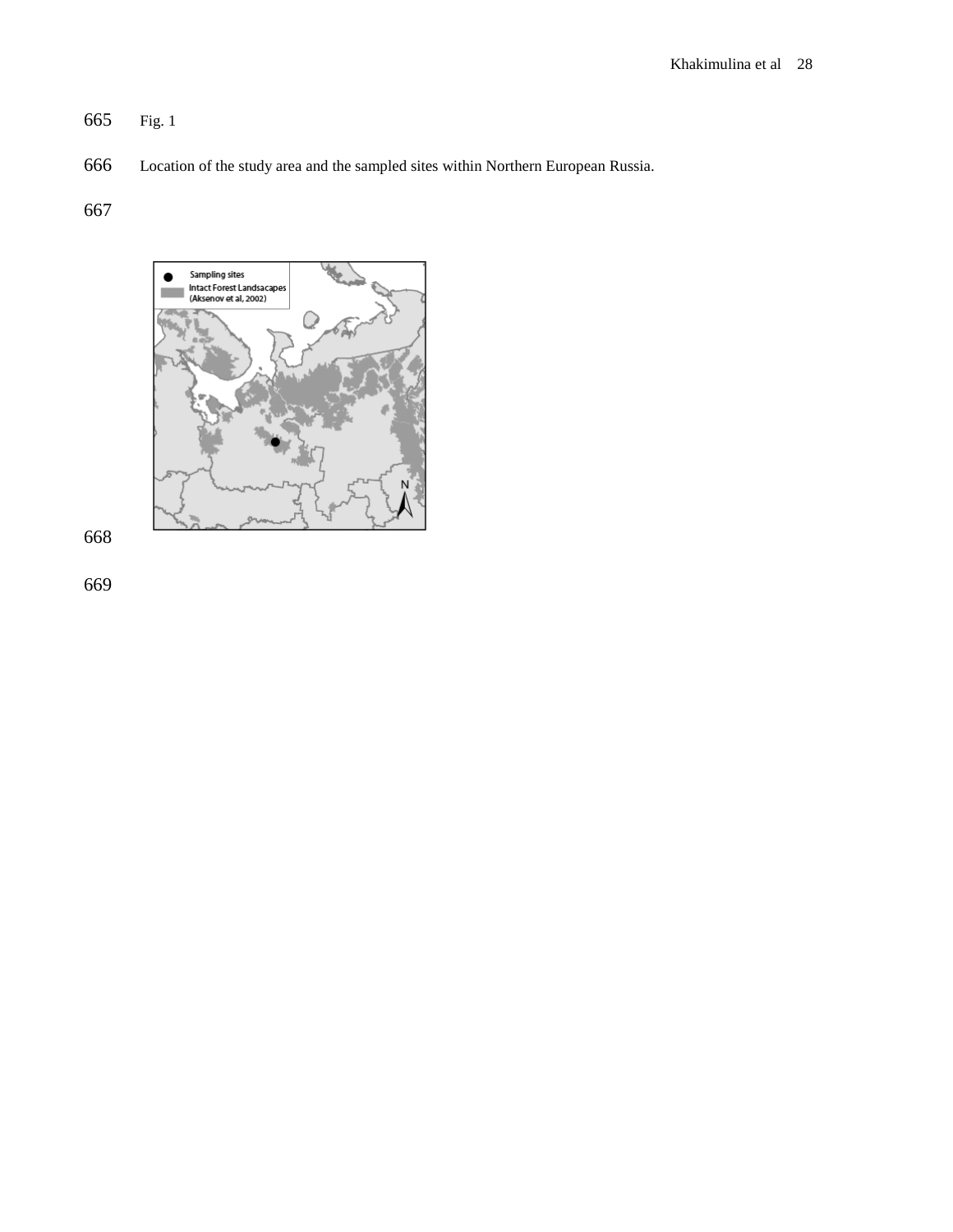| 670 | Fig. 2. |  |
|-----|---------|--|
|     |         |  |

- Canopy age structure and historical disturbance rates in the studied spruce-dominated forests. A & B show
- age structure of spruce and birch populations at the height of 40 cm in two transects. Data represent current
- 673 trees densities grouped into 10 year classes. C  $\&$  D show canopy disturbance rates based on spatially-
- explicit reconstructions separately for two transects (C, period 1840 2008) and tallies of releases and gap-
- recruitment events (D, 1790 2008). Disturbance rates were obtained from the spatially explicit
- reconstruction of canopy gaps and represent percent of stand area occupied by canopy gaps (see Fig. 3).
- Proportion of releases is a ratio between trees showing release and total number of trees covering a
- respective time period. Dashed lines and the right-hand axis represent number of trees covering a particular
- decade.
- 
- 

681 [ please see the next page ]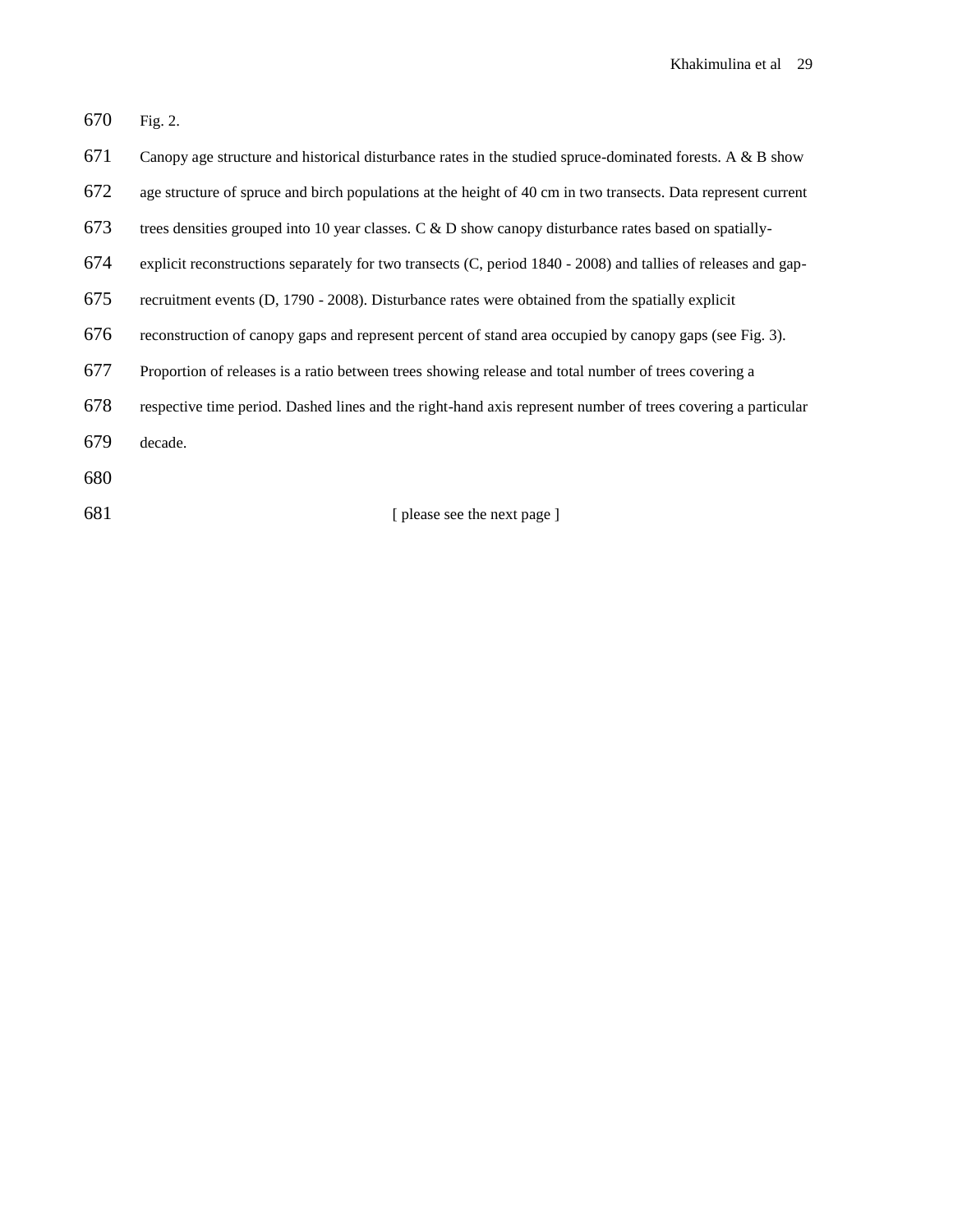

- 
-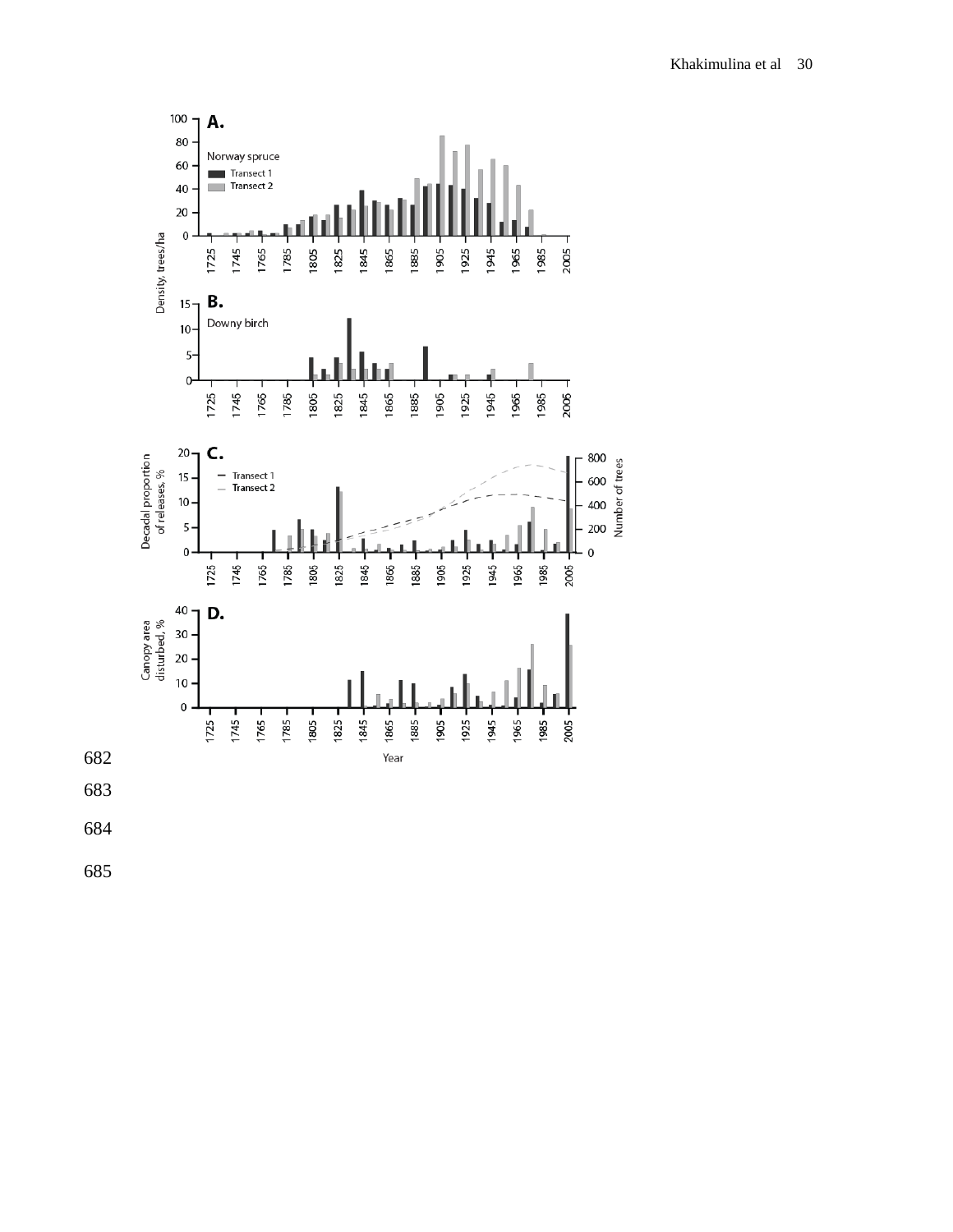Fig. 3

Spatial location of gaps formed (black polygons) for each transect from 1830-40 to 2008, emphasizing the

temporal variability and spatial patchiness of canopy disturbances in this system. Dates on the figure refers

to the midpoint of the respective decade.

|      |      |           | to the midpoint of the respective decade. |      |           |      |      |      |                         |           |                      |                       |                     |                                         |                               |                 |                                            |
|------|------|-----------|-------------------------------------------|------|-----------|------|------|------|-------------------------|-----------|----------------------|-----------------------|---------------------|-----------------------------------------|-------------------------------|-----------------|--------------------------------------------|
|      |      |           |                                           |      |           |      |      |      |                         |           |                      |                       |                     |                                         |                               | <b>Transect</b> | $\overline{\mathbf{1}}$                    |
| 1835 | 1845 | 1855<br>с | 1865                                      | 1875 | 1885<br>۰ | 1895 | 1905 | 1915 | 1925<br>♥               | 1935<br>Ψ | 1945                 | 1955<br>$\frac{1}{2}$ | 1965<br>r<br>7<br>۰ | 1975<br>$\overline{\bullet}$<br>Ferrari | 1985<br>$\blacksquare$        | 1995            | 2005<br>$\frac{1}{2}$<br><b>THIS EXIST</b> |
|      |      |           |                                           |      |           |      |      |      |                         |           |                      |                       |                     |                                         |                               | <b>Transect</b> | $\mathbf{2}$                               |
|      | 1845 | 1855      | 1865                                      | 1875 | 1885      | 1895 | 1905 | 1915 | 1925                    | 1935      | 1945                 | 1955                  | 1965                | 1975                                    | 1985<br>$\blacktriangleright$ | 1995            | 2005                                       |
|      |      |           |                                           |      |           |      |      |      |                         |           |                      | <u>rier</u>           | <b>3'<br/>N</b>     | <b>Tarkit</b>                           |                               |                 |                                            |
|      |      |           |                                           |      |           |      |      |      |                         |           | Ŀ,                   |                       |                     |                                         |                               |                 |                                            |
|      | t    |           |                                           |      |           |      |      |      |                         |           | $\bullet$            |                       | <b>EYEL</b>         |                                         |                               |                 | $\frac{1}{2}$                              |
|      |      |           |                                           |      |           |      |      |      |                         |           | F                    |                       |                     |                                         |                               |                 |                                            |
|      |      |           |                                           |      |           |      |      |      |                         |           | $\frac{1}{\epsilon}$ | <b>TAN ALL</b>        | TAY MA              | <b>FIRENT HET P</b>                     | <b>EXAMPLE</b>                |                 | 12.44 , 124.42                             |
|      |      |           |                                           |      |           |      |      |      |                         |           |                      |                       |                     |                                         |                               | $\blacksquare$  |                                            |
|      |      |           |                                           |      |           |      |      |      | $\overline{\mathbf{F}}$ |           |                      |                       |                     |                                         | A                             |                 |                                            |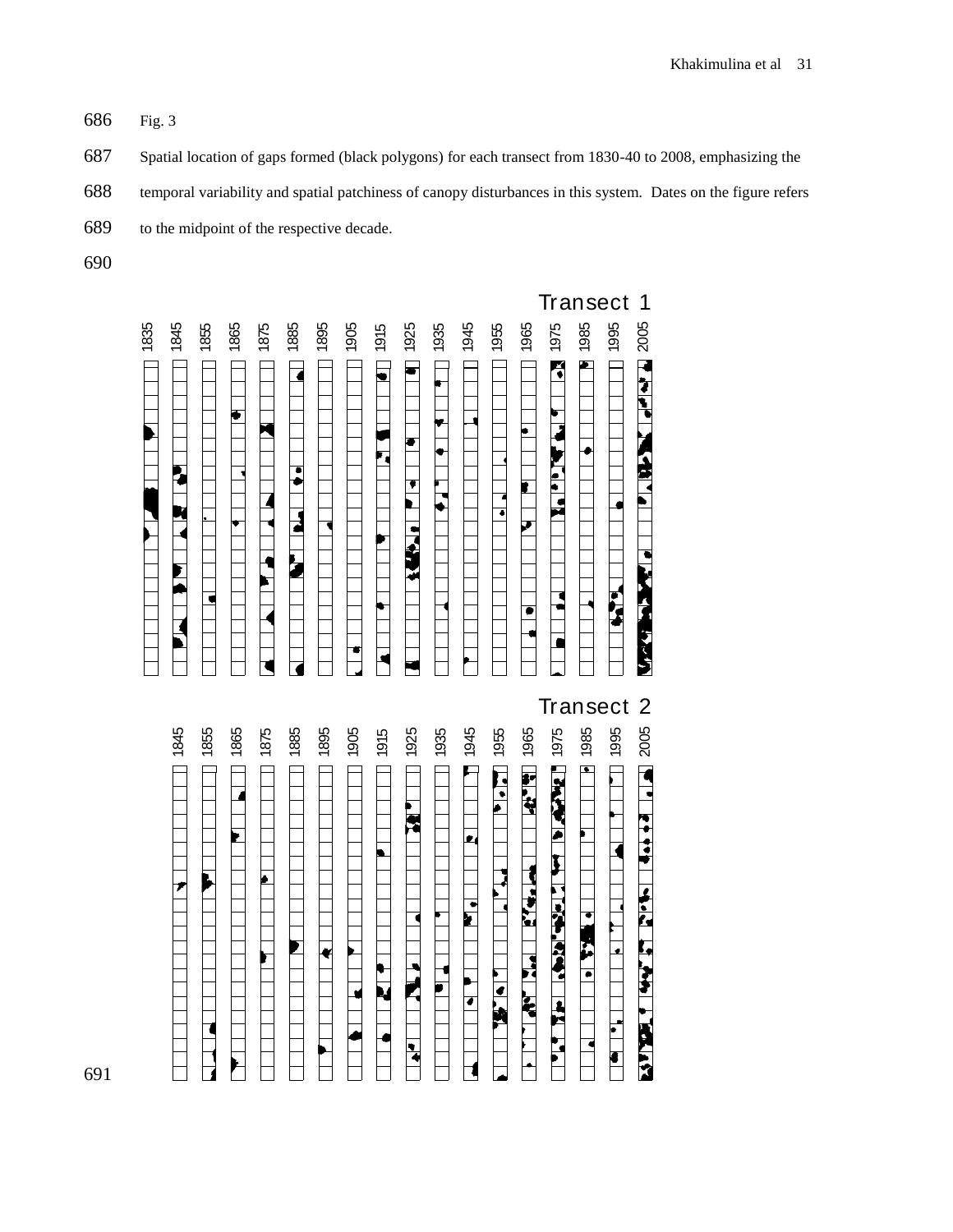- Fig. 4.
- Decadal disturbance rates in stands of three soil moisture classes, revealing marked similarity across
- classes. Statistical details of the analysis are presented in Table 2.
- 
-